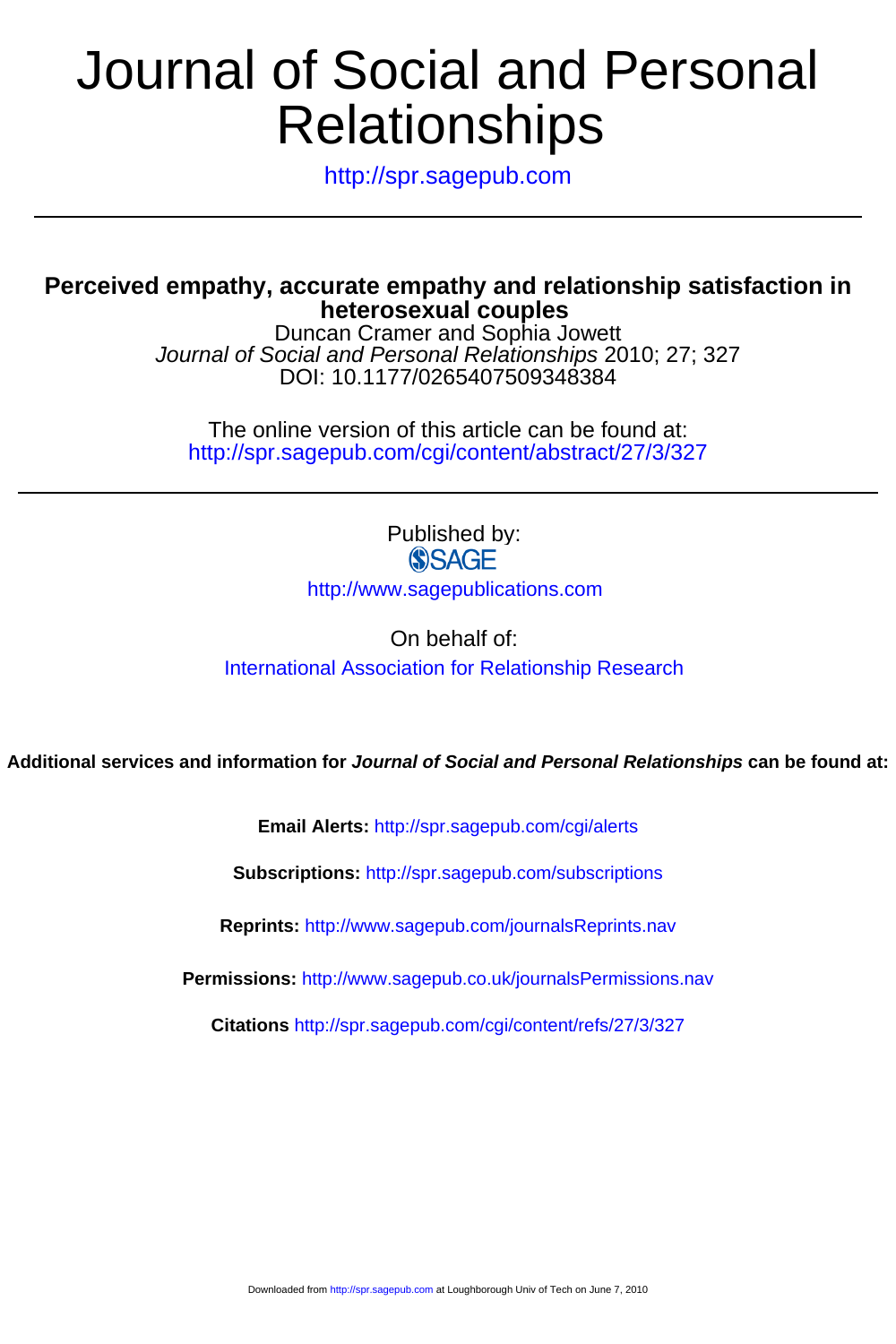## JSPR

### **Perceived empathy, accurate empathy and relationship satisfaction in heterosexual couples**

#### **Duncan Cramer & Sophia Jowett**

Loughborough University, UK

- ARSTRACT -

One aim of this study was to test a model derived from Cutrona that conflict and depression partially mediate the relation between perceived and accurate empathy and relationship satisfaction. This was investigated in 149 heterosexual couples using dyadic analysis. As accurate empathy was not significantly related to relationship satisfaction when actual and assumed similarities were controlled, this model was only examined with perceived empathy. Apart from conflict in men, the actor effects of the model were supported. Perceived empathy was positively associated with relationship satisfaction and negatively associated with depression and conflict. Depression and conflict were negatively associated with relationship satisfaction. There were two partner effects. Conflict in women was significantly associated with depression and relationship dissatisfaction in men.

KEY WORDS: accurate empathy • conflict • depression • dyadic analysis • heterosexual couples • perceived empathy • relationship satisfaction • similarity

This research was partly supported by the Economic and Social Research Council (RES-000- 22-0855) and presented in a poster at the International Association for Relationship Research Conference, Providence, RI, July 2008. We would like to thank Paul Mongeau and three anonymous reviewers for their helpful comments on earlier versions of this paper. All correspondence regarding this article should be addressed to Duncan Cramer, Department of Social Sciences, Loughborough University, Loughborough, Leicestershire LE11 3TU, UK [e-mail: d.cramer@lboro.ac.uk]. Paul Mongeau was the Action Editor on this article.

*Journal of Social and Personal Relationships* © The Author(s), 2010. Reprints and permissions: sagepub.co.uk/journalsPermissions.nav, Vol. 27(3): 327–349. DOI: 10.1177/0265407509348384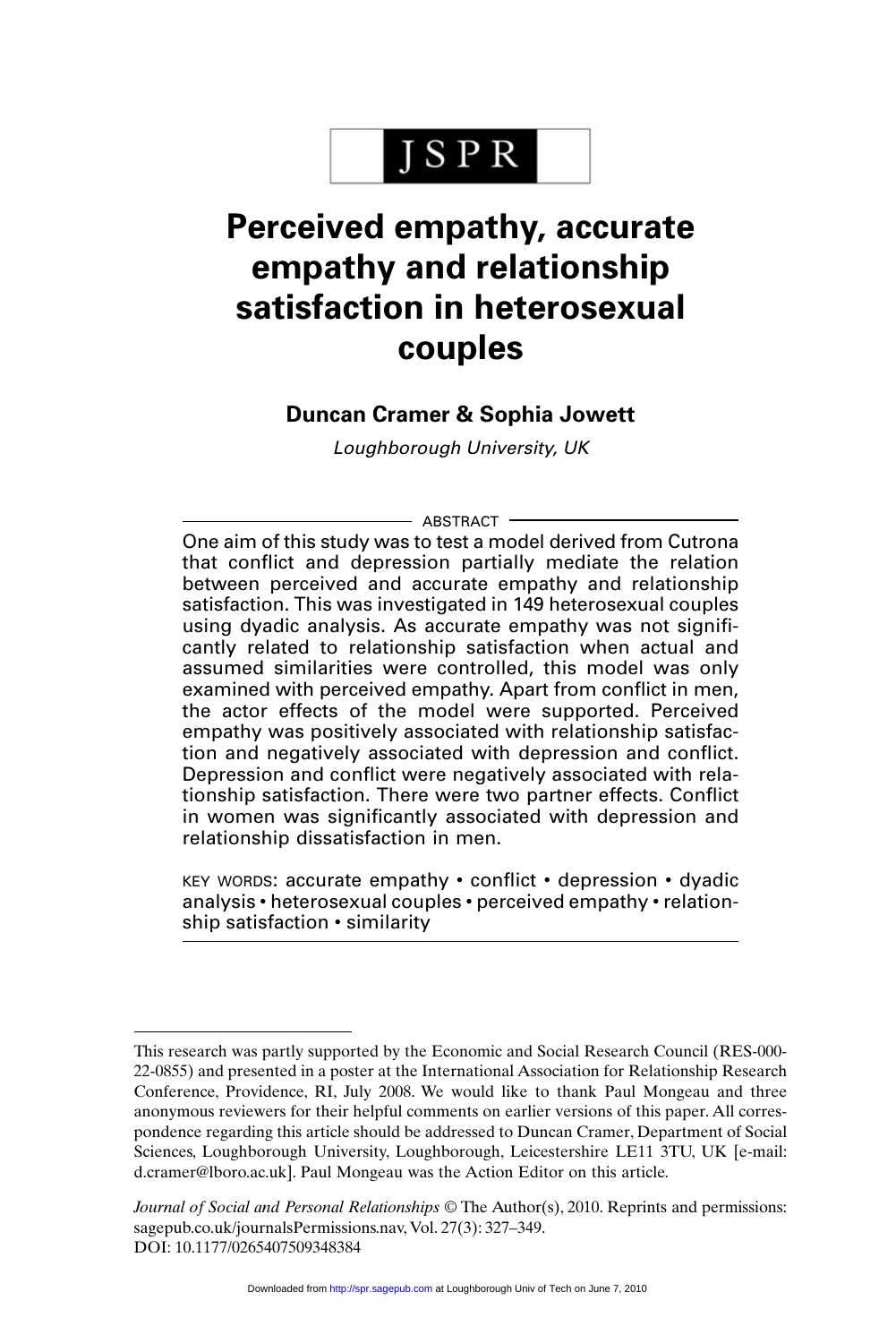Knowledge of factors affecting how satisfied people are with their romantic or marital-type heterosexual relationships may help increase satisfaction with those relationships. One of the strongest correlates of such satisfaction has been emotional support (e.g. Cramer, 2006; Cutrona, 1996). A potential key characteristic of emotional support is perceived empathy or the feeling of being understood by someone (e.g., Cramer, 1986; Rogers, 1959). Clientor person-centred theory (Meador & Rogers, 1979; Rogers, 1959) proposes that the perception of feeling understood or being shown empathy is one of three interrelated characteristics leading to greater psychological well being and more fulfilling relationships. According to this theory, having someone understand our feelings helps us to become more aware of those feelings thereby enabling us to become more fully who we really are and so lead more satisfying lives. Furthermore, as a characteristic of social support, being understood has been rated as the fifth and sixth most helpful of 32 socially supportive behaviours when discussing personal problems and psychological distress, respectively (Cramer, 1986). Feeling understood by one's partner has been found in young adults to be related to self-esteem (Cramer, 1990) and to feeling satisfied with one's romantic relationship independently of feeling accepted (Cramer, 2003), implying that being understanding may be socially supportive. Consequently, there is both theoretical and empirical evidence suggesting that being understood may be one of the major aspects of emotional support.

#### **Perceived empathy**

Rogers (1975) stated that an early, highly rigorous definition of his of empathy was that it "is to perceive the internal frame of reference of another with accuracy and with the emotional meanings which pertain thereto as if one were the person, but without ever losing the 'as if' condition" (1959, p. 210). A later, longer definition of his included viewing empathy as "entering the private perceptual world of the other", "being sensitive, moment to moment, to the changing felt meanings which flow in this other person" and "communicating your sensings of his/her world" (Rogers, 1975, p. 4). Rogers (1975) acknowledged that the empathic understanding subscale of the Barrett-Lennard (1962) Relationship Inventory provided an operational definition of empathy. He thought that Barrett-Lennard's (1962) definition of empathy overlapped with his own, but that it also differed, although he did not comment on what differences there were. A shortened version of Barrett-Lennard's (1964) revised empathic understanding subscale has been found to be related to both self-esteem (Cramer, 1990) and relationship satisfaction (Cramer, 2003), suggesting that this subscale may be a measure of this construct. In this paper this concept is called perceived empathy, as it is an index of the extent to which a person perceives they are understood by another.

#### **Accurate empathy**

Perceived empathy or feeling understood may be distinguished from how accurately someone seems to know or understand us. While this latter concept has also been referred to as empathy or understanding (e.g., Dymond,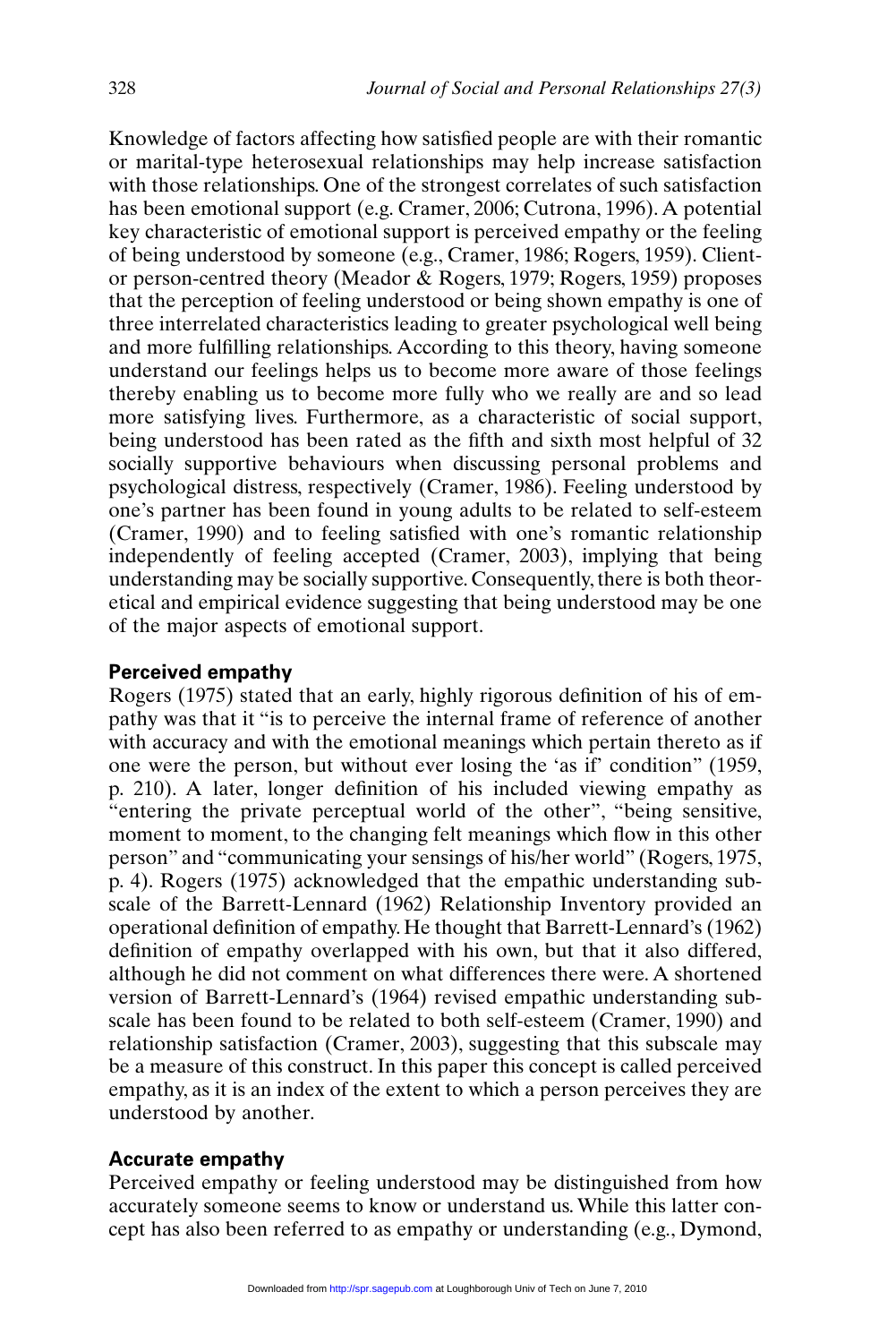1954), it may be less confusing to call it accurate empathy, although this term has also been used to refer to the rating of empathy in therapy (e.g., Truax et al., 1966) as well as to a questionnaire subscale for measuring this quality (Truax & Carkhuff, 1967). One way accurate empathy has been measured is as the absolute difference between a person's view of some aspect of their lives and someone else's perception of how they think that person sees that aspect (e.g., Acitelli, Douvan, & Veroff, 1993; Dymond, 1954). For example, a husband may view himself as moody and his wife may think that he sees himself as moody, in which case she may be assumed to show accurate empathy. This measure of accurate empathy has also been found to be related to relationship satisfaction in married couples.

However, because higher accurate empathy on this measure will occur when both people assume that the other person is more like them and when both people have more similar views (e.g., Cronbach, 1955), it is important to control for the actual similarity of the two people when measuring accurate empathy. When some attempt to do this has been done, accurate empathy has still been generally found to be related to relationship satisfaction. For example, Acitelli et al. (1993) reported that wives', but not husbands', marital well being was positively related to both wives' and husbands' accurate empathy of destructive conflict behaviours. Sillars,Weisberg, Burggraf, and Zietlow (1990) noted that only wives' marital satisfaction was significantly related to husbands' accurate empathy of instrumental aspects of the relationship, such as money and leisure. The idea that accurate empathy is important for effective relationship functioning has been proposed in other theoretical perspectives, such as role theory (e.g., Luckey, 1960) and symbolic interactionism (e.g., Taylor, 1967).

#### **Empathic accuracy**

More recently, accurate empathy has been measured by video recording an interaction between two people, and asking them separately to select points at which they recalled experiencing a thought or feeling and to describe what these were (e.g., Ickes, Stinson, Bissonnette, & Garcia, 1990). These thoughts or feelings may be specified as those that they did not explicitly express (e.g., Kilpatrick, Bissonnette, & Rusbult, 2002). This procedure may better assess what person-centred theorists view as a deeper level of empathy. The video is then shown to the other person and they are asked what they thought the other person was thinking or feeling at those points. The reports of the two people are rated by judges for their similarity. This index may then be adjusted with a measure of chance agreement (Ickes et al., 1990). This "on-line" or interaction-derived measure of accurate empathy will be called empathic accuracy in this paper to distinguish it from the non-interaction based measure. Empathic accuracy has been found to be related to relationship satisfaction for dating women (Thomas & Fletcher, 2003) and on some occasions for married couples (Kilpatrick et al., 2002).

#### **Perceived empathy and accurate empathy**

Perceived empathy or feeling understood may also be measured as the absolute difference between a person's view of some aspect of their lives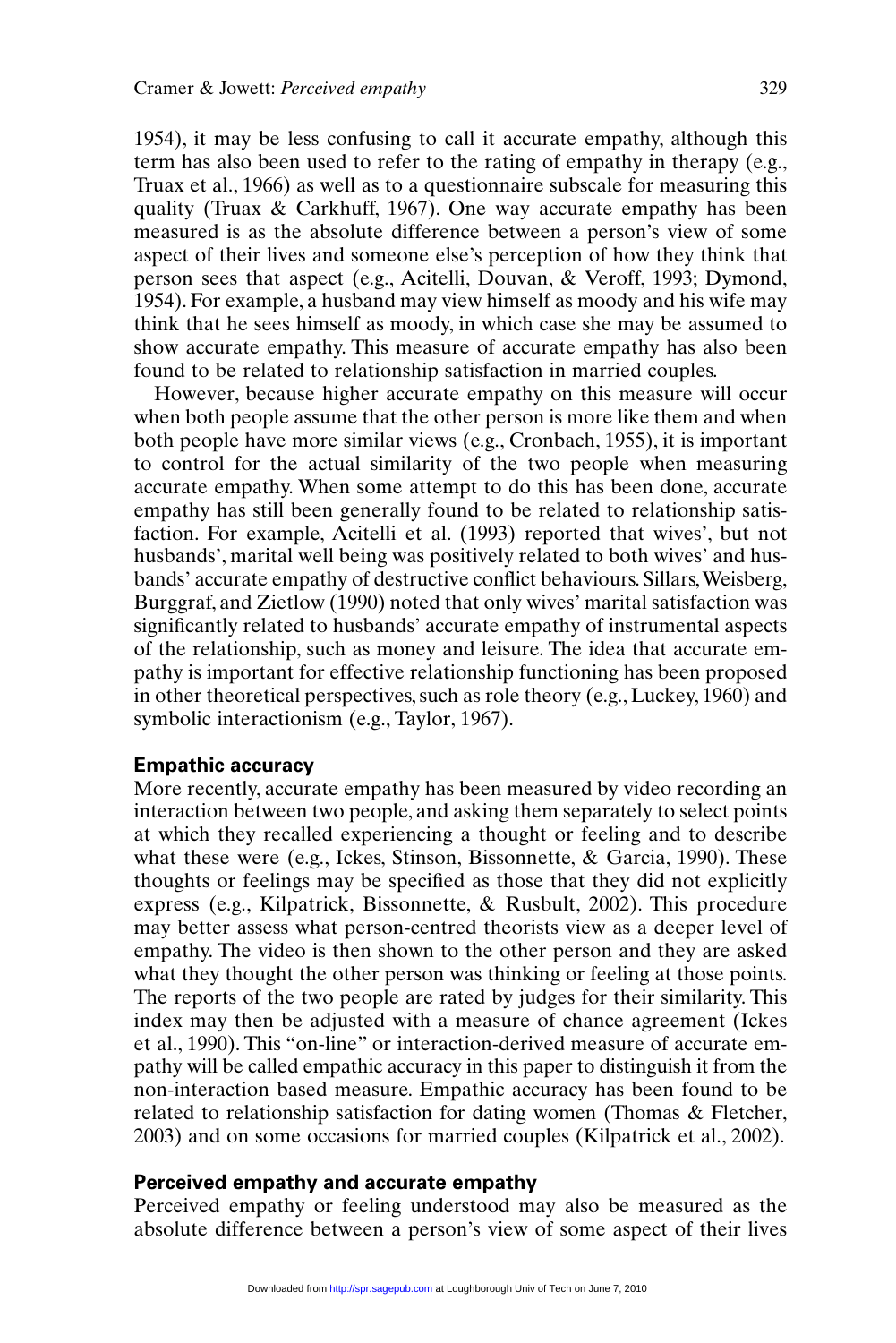and how they think someone else perceives their view of that aspect (Laing, Phillipson, & Lee, 1966). For example, a husband may think he is moody and he may think his wife thinks he is moody, in which case it may be presumed he feels understood, although he may not be aware of the congruence in these views. There only seems to have been one published study using this measure of perceived empathy and this study found married couples seeking marital help felt less understood than couples assumed to be happily married (Laing et al., 1966). The difference between these two groups in feeling understood appears to be slightly smaller than that for accurate empathy, implying that accurate empathy may be slightly more strongly related to marital satisfaction than feeling understood. The relation between accurate empathy and feeling understood was not reported. As the size of the association with relationship satisfaction has been found to be greater for feeling understood, as measured by a shortened version of the Barrett-Lennard empathy subscale (Cramer, 2003), than for a difference measure of accurate empathy (e.g., Acitelli et al., 1993; Sillars et al., 1990), the use of this subscale is likely to be a stronger correlate of relationship satisfaction than accurate empathy. The association between feeling understood and accurate empathy does not appear to have been studied. However, being accurately understood would be expected to be a condition for feeling understood. Therefore, one aim of this study was to determine whether accurate empathy would be related to perceived empathy as well as to relationship satisfaction.

#### **Dyadic analysis**

The link between relationship satisfaction and perceived empathy (Cramer, 2003) or a questionnaire-derived difference measure of accurate empathy (e.g., Acitelli et al., 1993; Sillars et al., 1990) has previously only been examined in women and men separately and not together as a couple using dyadic analysis (e.g., Kenny, 1996; Kenny, Kashy, & Cook, 2006). The dyadic analysis of couple data is important for determining whether the behaviour of one person is related to the behaviour of the other person and the extent to which this interdependence occurs (e.g., Kelley & Thibaut, 1978). The actor-partner interdependence model (e.g., Kashy & Kenny, 2000) assesses the extent to which one person's score on an independent variable may affect not only that person's score on a dependent variable (an actor effect), but also someone else's score on that dependent variable (a partner effect). For example, does a husband's empathy affect his own marital satisfaction (an actor effect) as well as his wife's marital satisfaction (a partner effect)? Using this model, Kilpatrick et al. (2002) found no significant partner effects for relationship satisfaction and an interaction-derived measure of empathic accuracy in married couples at three yearly intervals within the first four years of marriage. Consequently, the second aim of this study was to check whether it was necessary to consider partner effects when examining the relation between relationship satisfaction and perceived or accurate empathy.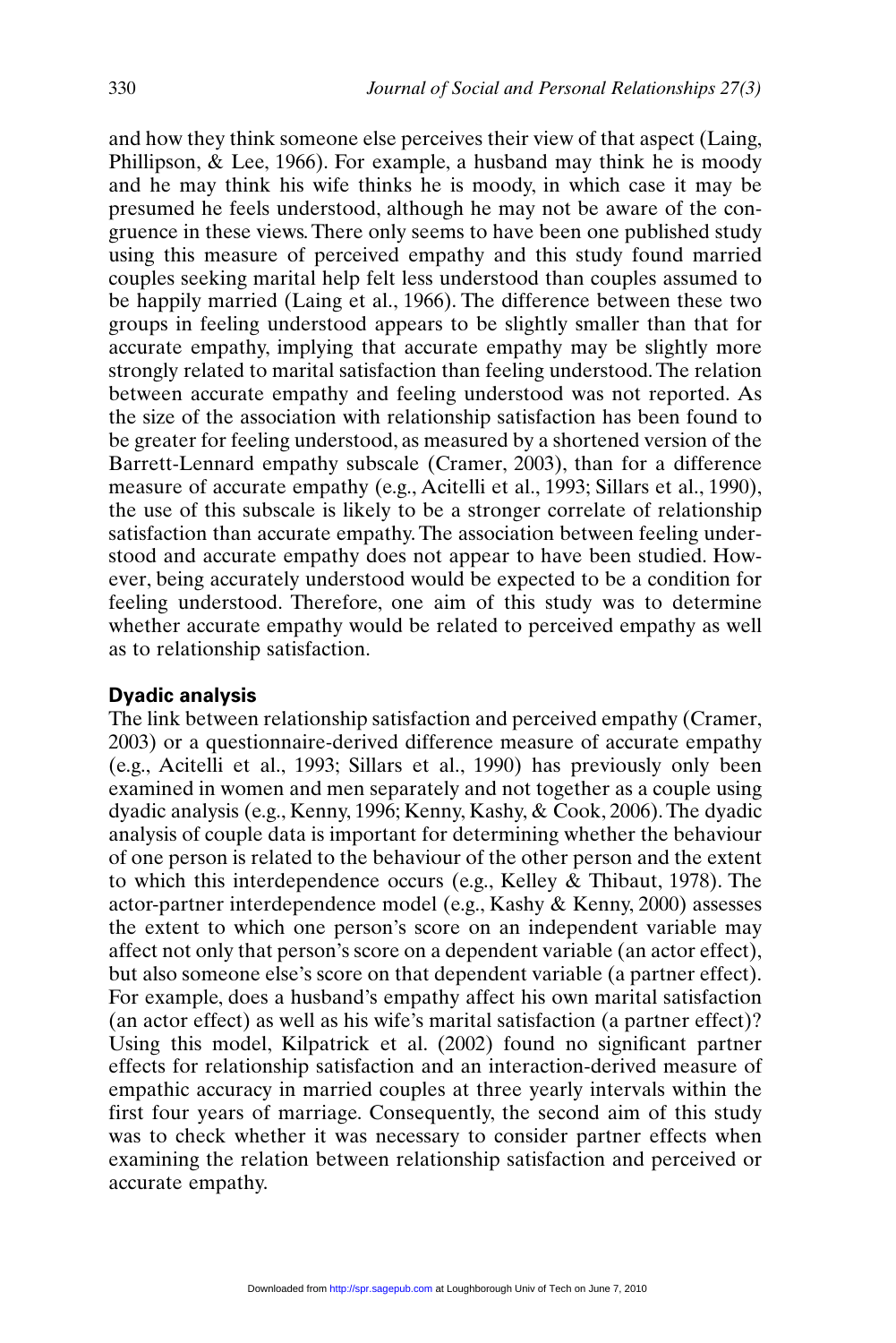#### **Cutrona's model**

Cutrona (1996), who referred to empathy as being an important component of social support, proposed four ways in which perceived partner social support may enhance relationship satisfaction. If empathy is seen as an essential aspect of social support, for which there is some evidence (Cramer, 1986, 1990, 2003), then these four processes may also apply to empathy. Firstly, during-stress support may reduce emotional withdrawal and isolation within the relationship. Secondly, support may discourage depression and its adverse effects on the relationship. Thirdly, support may prevent conflict escalating within the relationship. Fourthly, support may increase emotional intimacy by providing positive experiences. This last mechanism may be difficult to test, as intimacy has been defined and measured in a similar way to emotional support (e.g., Sternberg, 1997). Moreover, Cutrona (1996) herself has stated that support as reflected in understanding is "an integral part of intimate exchanges" (p. 179). However, this fourth process is consistent with support being directly associated with relationship satisfaction. As well as conflict mediating the link between partner support and relationship satisfaction, it has also been suggested that support may moderate the relation between conflict and relationship satisfaction (e.g., Pasch & Bradbury, 1998). Low support, together with conflict, may exacerbate relationship dissatisfaction while high support may reduce it. Smith, Vivian, and O'Leary (1990) found evidence for such a moderating effect 30 months after being married, but not six weeks prior to it or six or 18 months after it. As which variable is designated the moderating variable is arbitrary, conflict rather than social support may be viewed as moderating the relation with relationship satisfaction. It was thought that conflict could both mediate and moderate the association between relationship satisfaction and social support conceived of as perceived or accurate empathy.

In a series of three studies on the romantic relationships of young adults, Cramer (2004a, 2004b, 2006) tested for the moderating effect of support on the relation between conflict and relationship satisfaction, as well as three of the ways Cutrona (1996) suggested support may increase relationship satisfaction. None of these studies found a moderating effect for support. While these studies provide no evidence that empathy may play such a role, the third aim was to check whether this was the case.All three studies found support to be directly linked to relationship satisfaction. However, a mediating effect was only shown for conflict in one study (Cramer, 2006) and for depression in another one (Cramer, 2004a).These mediating effects may be less apparent in the shorter term relationships examined in these studies. While relationship satisfaction was found to be related to both conflict and depression in all three of these studies, information from partners was not collected so partner effects could not be examined. Thus, the fourth aim of this study was to determine whether the relation between relationship satisfaction and either accurate or perceived empathy was partly mediated by both conflict and depression, as suggested by Cutrona's model and to check for partner effects.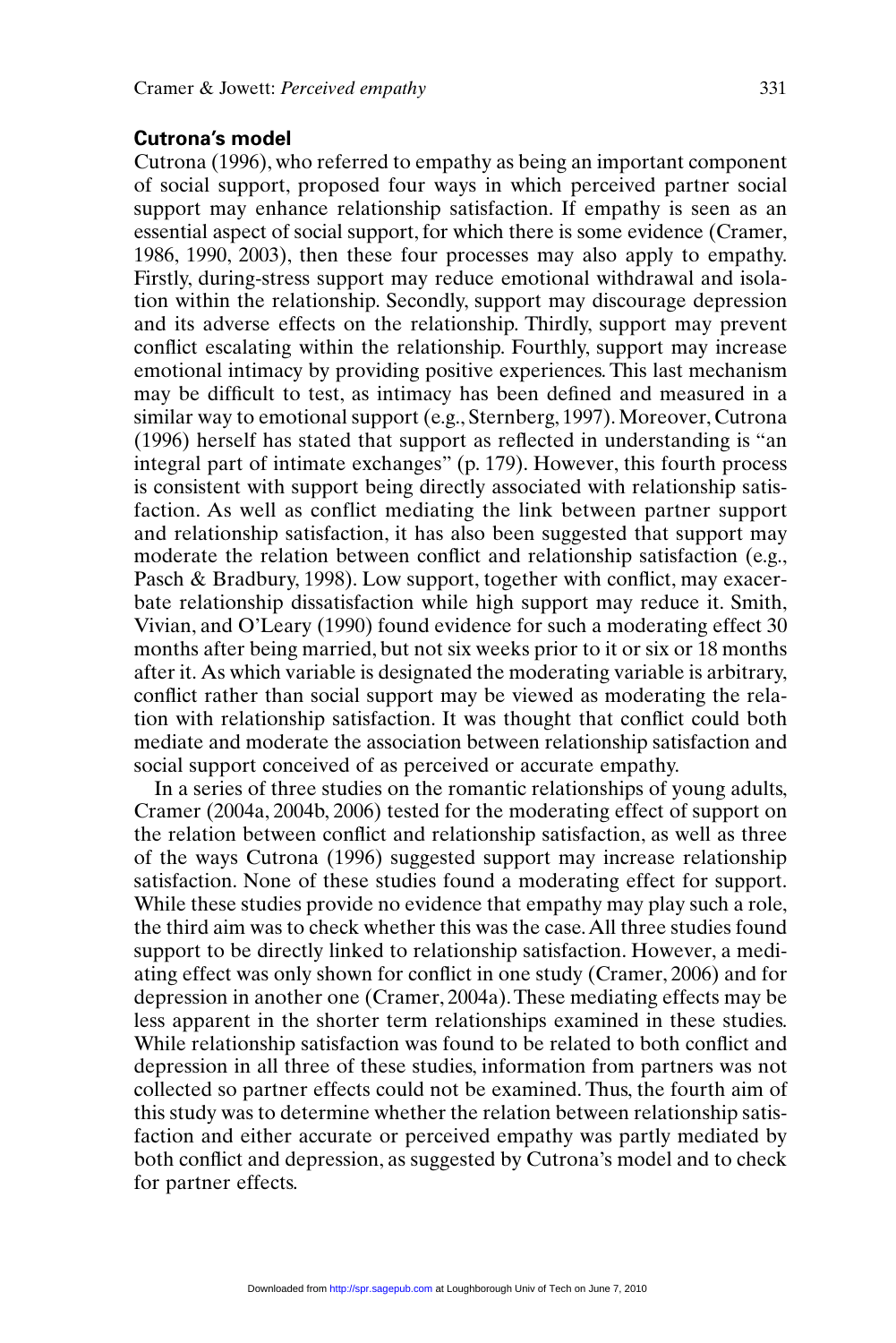#### **Partner effects**

There appear to be only a few published studies that have tested for partner effects for some of these variables. Campbell, Simpson, Boldry, and Kashy (2005) did not note any partner effects for diary reports of conflict and support on relationship satisfaction in dating couples. However, Beach, Katz, Kim, and Brody (2003) found partner effects between wives' and husbands' own marital satisfaction and their partner's depressive symptoms about one year later, although the coefficients were very weak. Saffrey, Bartholomew, Scharfe, Henderson, and Koopman (2003) found partner effects for women's perception of their partner's interpersonal problems on men's relationship satisfaction and for both women's and men's perception of their partner's problems on the relationship quality of young childless heterosexual couples. Relationship satisfaction was measured in terms of the person's own selfreport, whereas relationship quality was assessed by two judges based on an interview with that person.

#### **Aims**

The present paper has four main aims. One aim is to determine to what extent a person's perception of being understood by their romantic partner is related to how accurately their partner perceives them. As accurate empathy may be confounded by the similarity of the views of those two individuals and the extent to which they assume the other person to be like them, actual and assumed similarity will be controlled. Figure 1 shows how these variables are modelled. The second aim is to see to what extent couples' satisfaction with the relationship is related not only to their own feelings of being understood, but also to their partner's feeling of being understood and to the other indices of similarity. Figure 2 presents the model for these variables. The third aim is to ascertain whether perceived and accurate empathy moderate the relation between conflict and relationship satisfaction and whether this involves partner as well as actor effects. Figure 3 portrays this model. The fourth aim is to see whether conflict and depression mediate the effect of perceived empathy and accurate empathy on relationship satisfaction and to what extent partner effects may be present. Figure 4 depicts this model.

#### **Method**

#### **Participants**

The participants were a convenience sample of 149 heterosexual couples where one of the partners was a professional athlete. There were 84 male and 65 female athletes. The mean age for women was 27.17 (ranging from 16 to 53) and for men was 27.32 (ranging from 16 to 56). Of the couples, about 49% were dating, 21% were married, 20% were co-habiting and 10% were engaged. The mean duration of the relationship was 2.31 years (*SD* = 4.14). Thirteen per cent of the couples had children. The mean duration of the career of the athlete was  $11.59$  years  $(SD = 6.17)$ . About 44% of them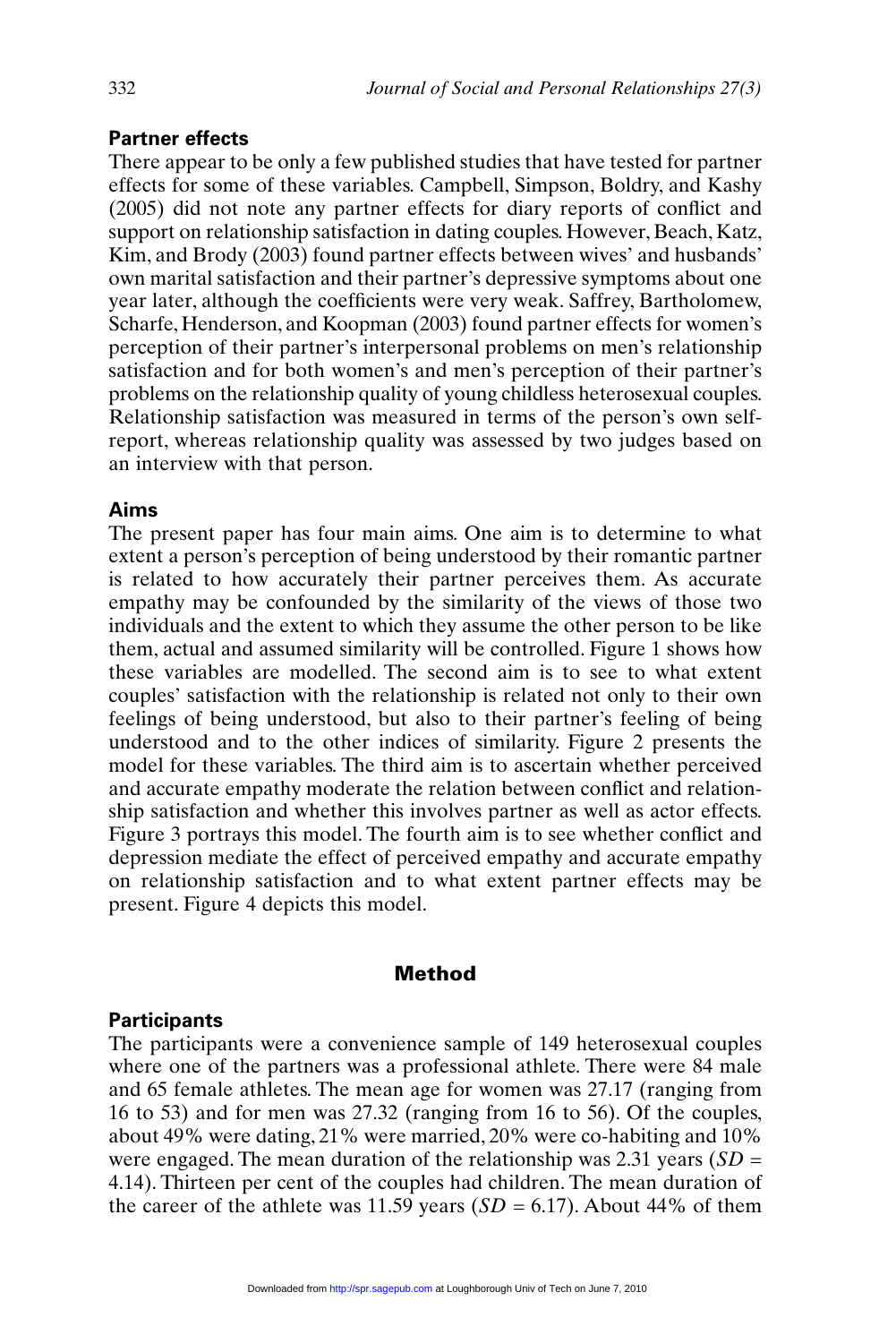

**FIGURE 1 Perceived empathy as a function of accurate empathy, projection, self similarity and other similarity**

*Note*. W denotes women and M men. Lines are continuous for women, short dashed for men and long dashed for similarity.

competed at an international level, 27% at a national level, 17% at a club level, 10% at a regional level and 2% at a university level. About 56% engaged in individual sports. The main sport athletes took part in varied widely.

The means and standard deviations of relationship satisfaction and depression in this study were not significantly different from those for these same two measures in an older sample of 61 couples who had lived together for at least two years (Cramer, 2008).

Athletes were approached to participate via their clubs, coaches or national governing bodies and at their sport meetings. About 2000 packs were distributed to potential participants during 2006–2007. Each pack included two envelopes, one addressed to the athlete and the other to their partner. Each envelope contained an invitation letter for participation highlighting the aims of the study, its potential practical implications and contact details of the researchers, as well as instructions for completing the questionnaires. Freemail envelopes were supplied for returning complete questionnaires.The recruitment process lasted over eight months. Completed questionnaires were received from 159 couples, giving a response rate of about 8%.The data from 10 couples was excluded due to some missing data on the variables analysed.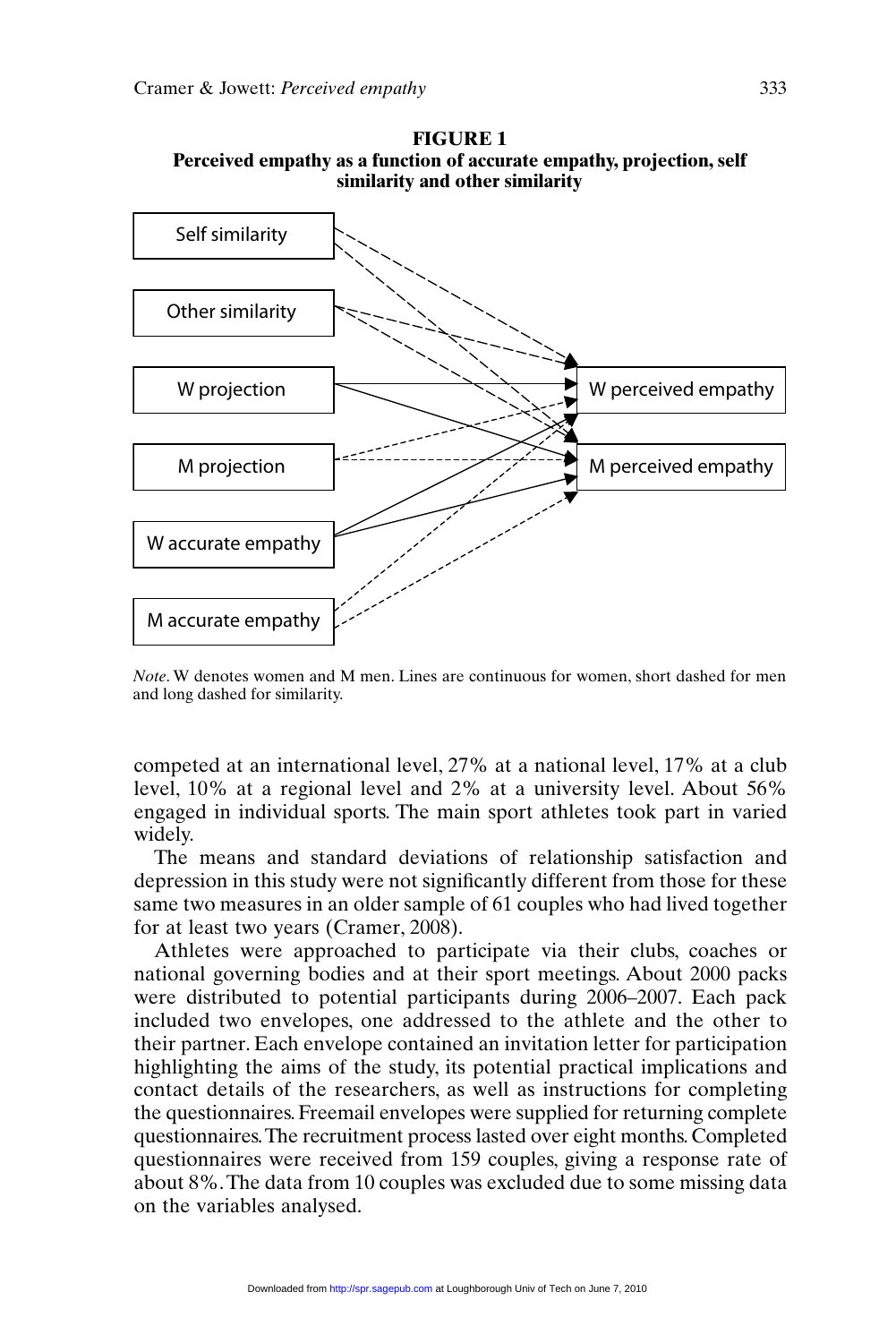

**FIGURE 2 Relationship satisfaction as a function of perceived empathy, accurate empathy, projection, self similarity and other similarity**

*Note*. W denotes women and M men. Lines are continuous for women, short dashed for men and long dashed for similarity.

#### **Measures**

**Perceived empathy.** Perceived empathy was assessed by the eight positively worded items from the empathy scale (e.g."My partner nearly always knows exactly what I mean") of the revised Relationship Inventory (Barrett-Lennard, 1964). Items were answered on a 7-point Likert scale, ranging from "Strongly disagree" (coded 1) to "Strongly agree" (coded 7). Higher scores denote greater empathy. A six-item scale has been found to have an alpha reliability of .84 and to be related positively to satisfaction and negatively to conflict in the romantic relationships of young adults (Cramer, 2003).

**Empathic accuracy.** Empathic accuracy was measured as the mean absolute difference between one partner's own view on six items and their partner's view on how their partner views those items, taking each item separately.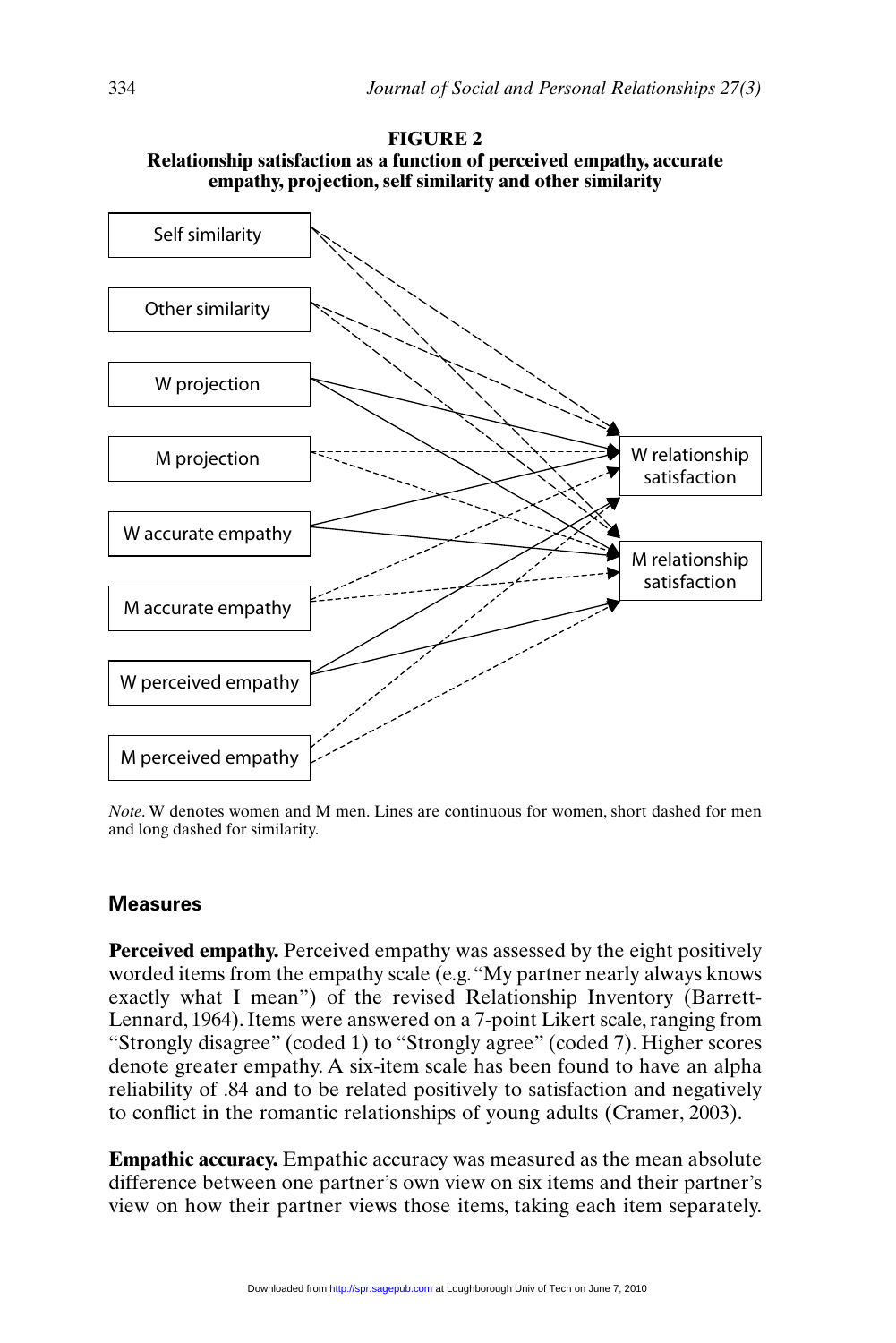

**FIGURE 3 Relationship satisfaction as a function of empathy, conflict and empathy-conflict interaction**

*Note*. W denotes women and M men. Lines are continuous for women and dashed for men.

The items were those used by Kenny and Acitelli (2001).Although the item on equity was asked, it was not included in the measure as it employed a 3-point Likert scale, rather than the 4-point Likert scale used for the other items. The six items concerned job satisfaction, closeness to partner, closeness to own and partner's family, caring for partner and sexual satisfaction. Verbal labels for the points varied according to the items. For example, for the three closeness items, the labels ranged from "Not at all close" (1) to "Very close" (4). A higher score signifies less accurate empathy.

**Actual similarity of self.** Actual similarity of self was assessed as the mean absolute difference between one partner's view of themselves and their partner's view of themselves, taking each item separately.

**Actual similarity of other.** Actual similarity of other was assessed as the mean absolute difference between one partner's view of their partner and their partner's view of their partner, taking each item separately. Higher scores reflect less actual similarity.

**Assumed similarity.** Assumed similarity or projection (Dymond, 1954) was measured as the mean absolute difference between a partner's own views and their perception of their partner's views on those items, taking each item separately. Higher scores represent less assumed similarity.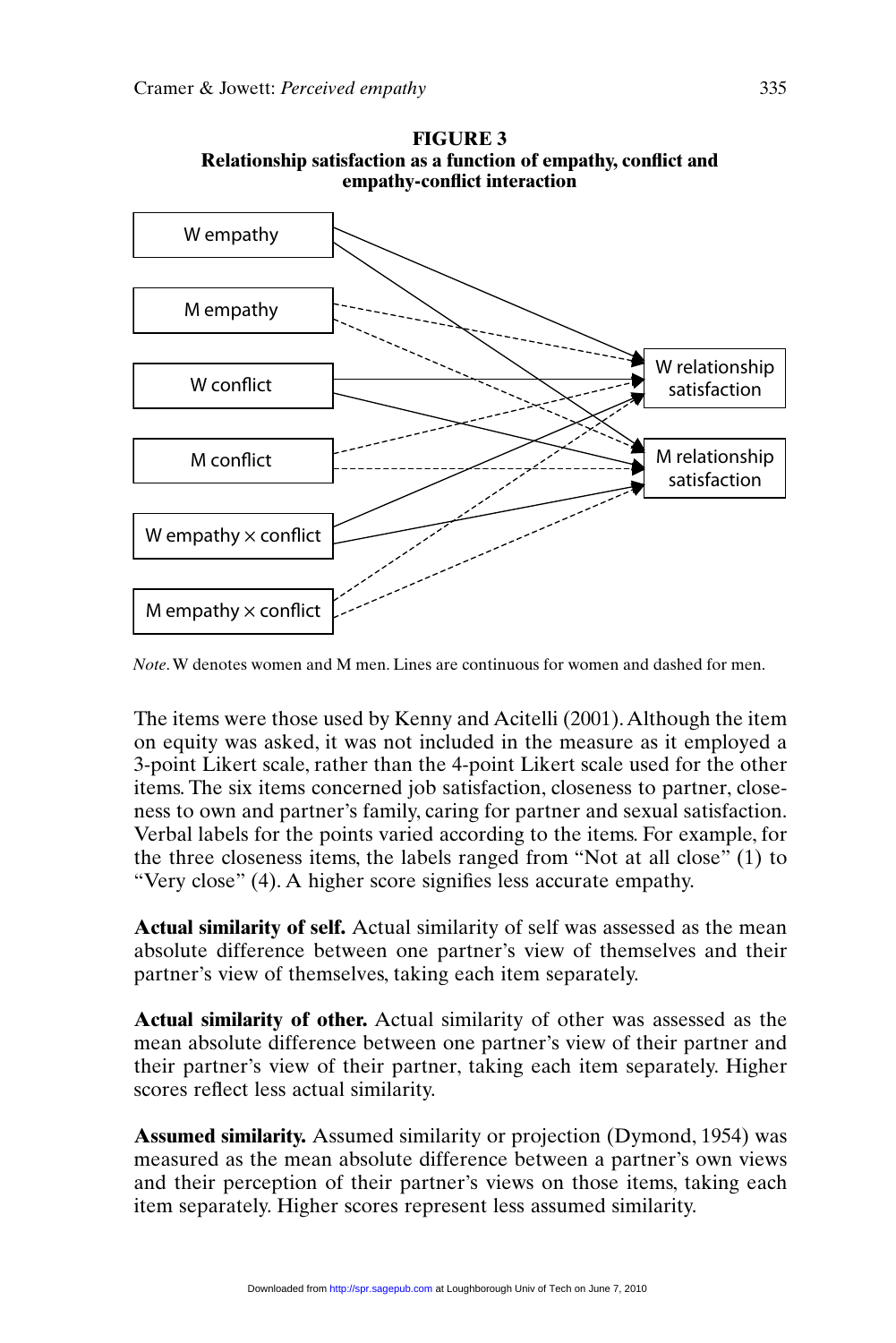

**FIGURE 4 Relationship satisfaction as a function of empathy, conflict and depression.**

*Note*. W denotes women and M men. Lines are continuous for women and broken for men.

**Relationship satisfaction.** Relationship satisfaction was measured with the Hendrick (1988) Relationship Assessment Scale, which has been found to have an alpha reliability of .86 (Hendrick, 1988) and a seven-week test– retest reliability of .85 (Hendrick, Dicke, & Hendrick, 1998). This scale has been shown to correlate .80 with the more widely used 32-item Spanier (1976) Dyadic Adjustment Scale (Hendrick, 1988). It consists of seven items (e.g., "In general, how satisfied are you with your relationship?") answered on a 5-point Likert scale with different verbal labels for each item. For example, the labels were "poorly" (1), "average" (3) and "very well" (5) for the first item and "unsatisfied"  $(1)$ , "average"  $(3)$  and "very satisfied"  $(5)$ for the second item. Higher scores indicate greater relationship satisfaction.

**Conflict.** Conflict was assessed with three items (on likes and dislikes, finances and financial problems and feelings about the relationship) taken from the 12 items of the Marital Communication Inventory (Noller & Feeney, 1998). The items were answered on a 4-point Likert scale ranging from "rarely" (1) to "most of the time" (4). The conflict scale was reported as being negatively related to relationship satisfaction in couples within the first two years of marriage. Noller and Feeney (1998) did not report the alpha reliability for the full scale they used. The fact that the correlation between the full scale and relationship satisfaction for both wives and husbands on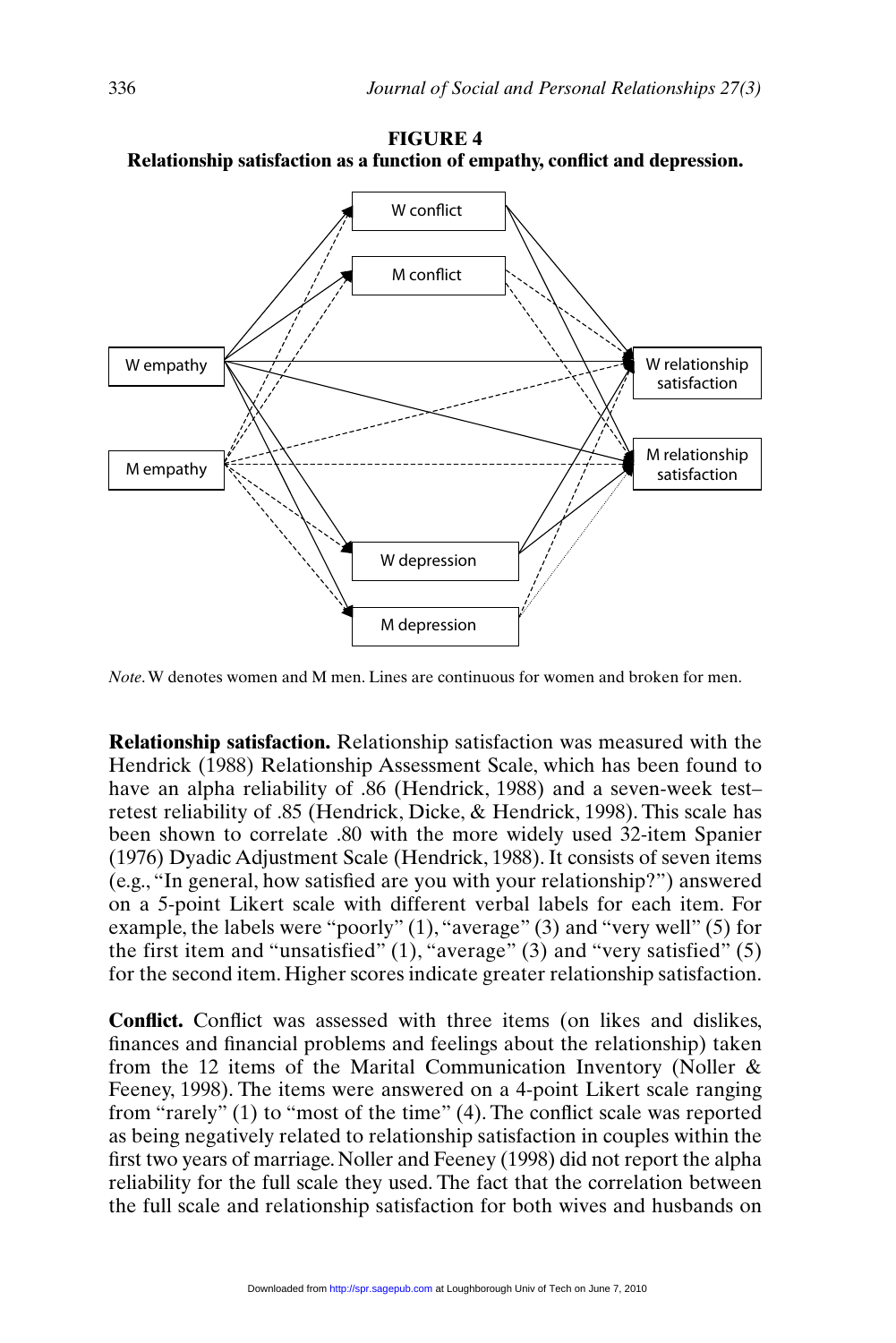the first occasion of testing in their study was lower than that found in this study provides some support for the validity of this three-item scale for both women and men, as these two variables have been found to be relatively strongly correlated (e.g. Cramer, 2003; Kurdek, 1994). The correlation between men and women partners was significantly positive in this study, as has been generally reported for other conflict measures (e.g. Kurdek, 1995; Storaasli & Markman, 1990). Higher scores represent greater conflict.

**Depression.** Depression was measured with the widely used Depression Subscale of the revised Symptom Checklist (SCL-90-R: Derogatis, 1983), which is the same subscale as that for the original checklist (Derogatis, 1977). Respondents were asked to rate on a 5-point scale, ranging from "Not at all<sup> $\ddot{ }$ </sup> (1) to "Extremely" (5), how much discomfort from 13 symptoms (e.g., "Crying easily") they experienced in the past seven days. Derogatis (1983) reported an internal reliability of .90 and a one-week test–retest reliability of .82 for this scale. The scale has been found to correlate .89 with the Beck Depression Inventory II in psychiatric outpatients (Steer, Ball, Ranieri, & Beck, 1997). Higher scores denote greater depression.

The mean of the summated score for each of these variables was used.

#### **Results**

Table 1 shows the alpha reliabilities, means, standard deviations and correlations for the main measures. Although the cut off for what is considered an adequately reliable measure may vary, Nunnally (1978) has suggested a minimum level of .70. According to this criterion, all the measures based on a single scale had adequate reliability, apart from the conflict scale in men.

The means show that both women and men were generally satisfied with their relationship, had little conflict, were not depressed and felt understood. Accurate empathy, assumed similarity and actual similarity of both self and other tended to be high.

A repeated measures multivariate analysis of variance (MANOVA) was carried out on the first six measures in which the within-subject variable was gender and the between-subject variables were relationship status and whether the participant was an athlete. A significant between-subject effect (Pillai's Trace  $F_{18,408} = 2.02$ ,  $p < .01$ ) was found. The only significant univariate effect was for assumed similarity  $(F_{3,139} = 8.51, p < .001)$ . Scheffé tests showed that assumed similarity was significantly higher in dating couples than in the other couples.

Women's and men's scores were significantly positively correlated for all measures, ranging from relationship satisfaction (.54) to depression (.32). Relationship duration was only significantly correlated with men's relationship satisfaction, conflict and perceived empathy. Longer relationships were associated with men's greater relationship satisfaction, less conflict and greater perceived empathy. The relationship between other variables is described below in terms of the models used to test the four main aims of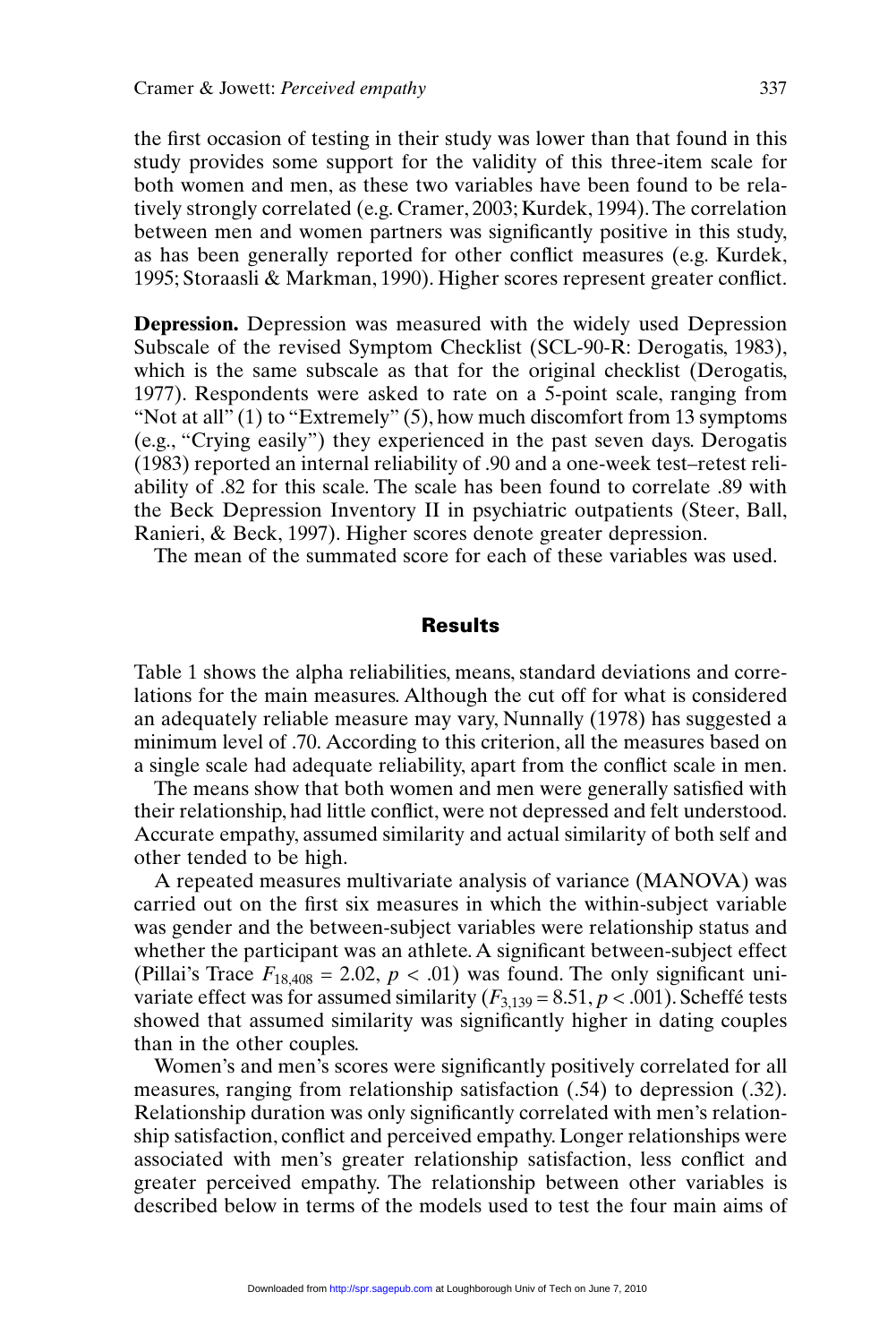|                                                                                                                                                     |                              |             | Means, Standard Deviations and Correlations for the Main Variables                                                                                                                                                                                                                                                                                                                                                                                                                                |                    |            |                           |                                              |                                                                                                  |         |                                          |                                    |                   |                  |                |           |   |   |
|-----------------------------------------------------------------------------------------------------------------------------------------------------|------------------------------|-------------|---------------------------------------------------------------------------------------------------------------------------------------------------------------------------------------------------------------------------------------------------------------------------------------------------------------------------------------------------------------------------------------------------------------------------------------------------------------------------------------------------|--------------------|------------|---------------------------|----------------------------------------------|--------------------------------------------------------------------------------------------------|---------|------------------------------------------|------------------------------------|-------------------|------------------|----------------|-----------|---|---|
| Variables                                                                                                                                           |                              | S           |                                                                                                                                                                                                                                                                                                                                                                                                                                                                                                   |                    |            |                           |                                              |                                                                                                  |         | ∞                                        |                                    |                   |                  |                |           |   | n |
| .W Satisfaction                                                                                                                                     | र्च                          | 0.54        |                                                                                                                                                                                                                                                                                                                                                                                                                                                                                                   |                    |            |                           |                                              |                                                                                                  |         |                                          |                                    |                   |                  |                |           |   |   |
| 2. M Satisfaction                                                                                                                                   |                              | <b>1.59</b> | .54***                                                                                                                                                                                                                                                                                                                                                                                                                                                                                            |                    |            |                           |                                              |                                                                                                  |         |                                          |                                    |                   |                  |                |           |   |   |
| 3.W Conflict                                                                                                                                        | ਵੰ ਸ਼ੁਰੂ ਏ ਸ਼ੁਰੂ ਦੇ ਉੱਤੇ ਤੋਂ |             | $-47***$                                                                                                                                                                                                                                                                                                                                                                                                                                                                                          | $-40***$           |            |                           |                                              |                                                                                                  |         |                                          |                                    |                   |                  |                |           |   |   |
| 4. M Conflict                                                                                                                                       |                              | .59         | $-25**$                                                                                                                                                                                                                                                                                                                                                                                                                                                                                           | $-34***$           | $.41***$   |                           |                                              |                                                                                                  |         |                                          |                                    |                   |                  |                |           |   |   |
| 5. W Depression                                                                                                                                     |                              | 55(         | $-37***$                                                                                                                                                                                                                                                                                                                                                                                                                                                                                          | $-.24**$           | $.29***$   | $22**$                    |                                              |                                                                                                  |         |                                          |                                    |                   |                  |                |           |   |   |
| 6. M Depression                                                                                                                                     |                              | 0.54        | $-21**$                                                                                                                                                                                                                                                                                                                                                                                                                                                                                           |                    | $-31***$   | $\widetilde{\mathrm{SO}}$ |                                              |                                                                                                  |         |                                          |                                    |                   |                  |                |           |   |   |
| $I.W$ Empathy                                                                                                                                       |                              | 0.88        | $\begin{array}{ll} &\displaystyle{48^{***}:\quad\, 37^{***} \quad\, \\ \displaystyle{-36^{***}:\quad 69^{***} \quad\, 69^{***} \quad\, \\ \displaystyle{-34^{***}:\quad\, 23^{***} \quad\, \\ \displaystyle{-34^{***}:\quad\, 27^{***} \quad\, \\ \displaystyle{-37^{***}:\quad\, 27^{***} \quad\, \\ \displaystyle{-37^{***}:\quad\, 27^{***} \quad\, \\ \displaystyle{-12^{***}:\quad\, 27^{***} \quad\, \\ \displaystyle{-28^{***}:\quad\, 27^{***} \quad\, \\ \displaystyle{-28^{***}:\quad\$ | $-41***$<br>.37*** |            | $-18*$                    | $32**$<br>$-32**$                            | $-12$                                                                                            |         |                                          |                                    |                   |                  |                |           |   |   |
| 8. M Empathy                                                                                                                                        |                              | 99          |                                                                                                                                                                                                                                                                                                                                                                                                                                                                                                   |                    | $-23**$    | $-28***$                  | $-23**$                                      | $-28***$                                                                                         | $49***$ |                                          |                                    |                   |                  |                |           |   |   |
| 9. W Accuracy                                                                                                                                       |                              | .37         |                                                                                                                                                                                                                                                                                                                                                                                                                                                                                                   |                    | $20*$      |                           |                                              |                                                                                                  |         | $-37***$                                 |                                    |                   |                  |                |           |   |   |
| 10. M Accuracy                                                                                                                                      |                              | 0.36        |                                                                                                                                                                                                                                                                                                                                                                                                                                                                                                   |                    | $19*$      | S.                        |                                              |                                                                                                  |         | $-29***$                                 | $52***$                            |                   |                  |                |           |   |   |
| 1. W Projection                                                                                                                                     |                              | 0.35        |                                                                                                                                                                                                                                                                                                                                                                                                                                                                                                   |                    | $\ddot{5}$ | $\Xi$                     |                                              |                                                                                                  |         |                                          |                                    | $.53***$          |                  |                |           |   |   |
| 12. M Projection                                                                                                                                    | $\dot{A}$                    | 31          |                                                                                                                                                                                                                                                                                                                                                                                                                                                                                                   |                    | $.16*$     |                           | $20**$<br>$22**$<br>$37**$<br>$35**$<br>$34$ |                                                                                                  |         | $-19**$<br>$-36***$<br>$-13$<br>$-27***$ | $43***$<br>51***<br>52***<br>59*** | $.41***$<br>57*** | $.47***$         |                |           |   |   |
| 13. Self-Similarity                                                                                                                                 | 53                           | 31          | $-.25***$                                                                                                                                                                                                                                                                                                                                                                                                                                                                                         |                    |            | 14                        |                                              |                                                                                                  |         |                                          |                                    |                   | $17*$            | $\frac{13}{2}$ |           |   |   |
| 14. Other Similarity                                                                                                                                | 57                           | .32         | $-26***$                                                                                                                                                                                                                                                                                                                                                                                                                                                                                          | $-30***$           |            | $\ddot{q}$                | $\overline{1}$                               | $\begin{array}{l} .29***\\ .31***\\ .02***\\ .22***\\ .23***\\ .32***\\ .33***\\ .44\end{array}$ |         |                                          |                                    |                   | $.23**$<br>$-10$ | $.26***$       | $***66**$ |   |   |
| 5. Duration                                                                                                                                         | ಸ                            | $\Xi$       | $\overline{0}$                                                                                                                                                                                                                                                                                                                                                                                                                                                                                    | $20*$              | $-20*$     | $-16$                     |                                              |                                                                                                  |         | $19*$                                    | $\overline{c}$                     | $\ddot{=}$        |                  | $-0.0$         | $\exists$ | 5 |   |
| Note. Accuracy = Accurate Empathy: Empathy = Perceived Empathy; $W = W$ omen, M = Men<br>* $p < 0.05$ ; ** $p < 0.01$ ; *** $p < 0.01$ (two-tailed) |                              |             |                                                                                                                                                                                                                                                                                                                                                                                                                                                                                                   |                    |            |                           |                                              |                                                                                                  |         |                                          |                                    |                   |                  |                |           |   |   |

| <br> <br> <br> |  |
|----------------|--|
|                |  |

Downloaded from<http://spr.sagepub.com>at Loughborough Univ of Tech on June 7, 2010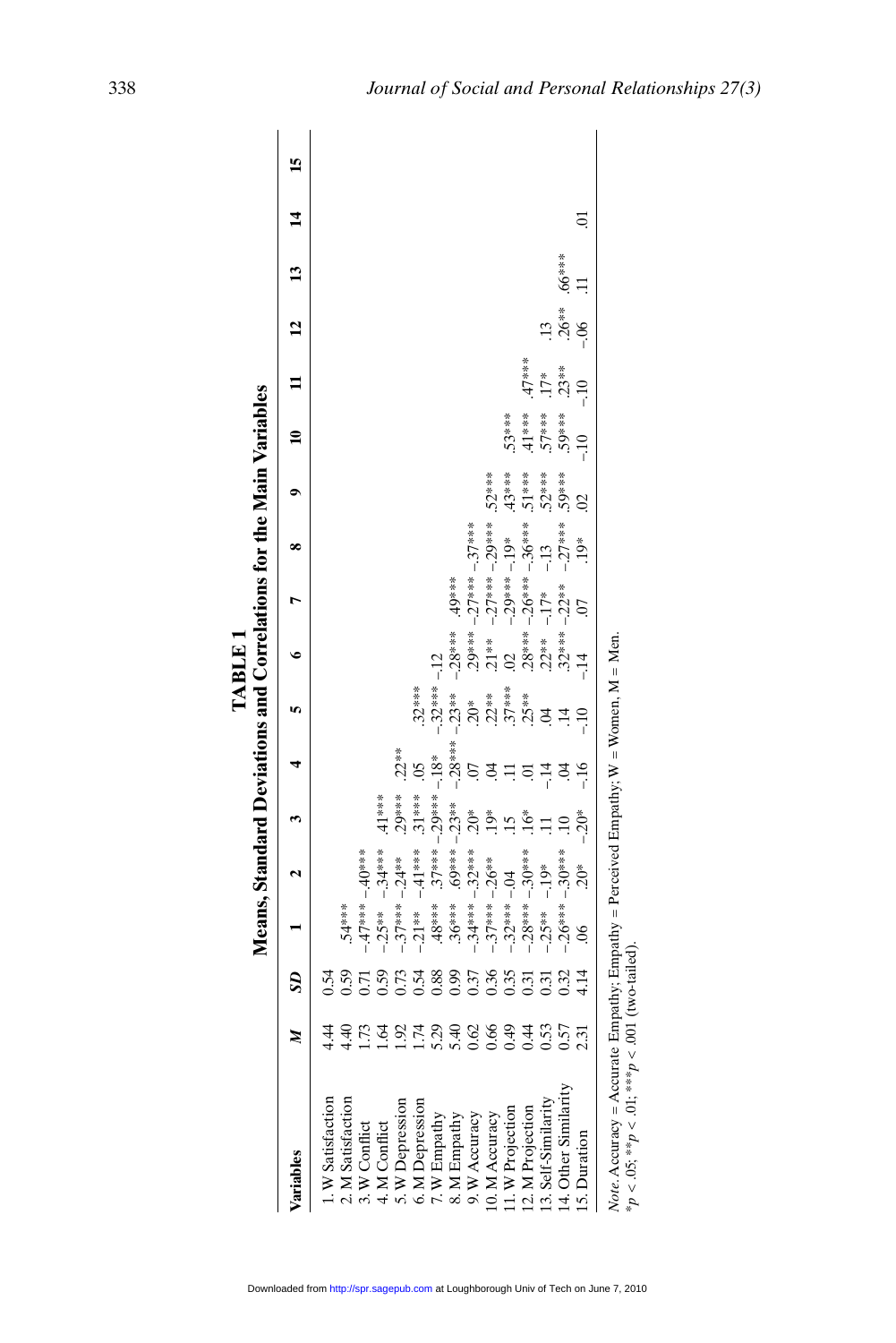the study. Owing to the large variation in the participant's age, correlations were run with age partialed out. The partial correlations were little different from the zero-order correlations.

The four main aims were looked at using dyadic analysis with structural equation modelling (e.g., Kenny et al., 2006) with linear structural relations (LISREL 8.72; Jöreskog & Sörbom, 2005). For the fourth model an attempt was made to correct for measurement error using the alpha reliability of the variables (James, Mulaik, & Brett, 1982). The path linking each construct (the latent variable) to its indicator (the measured variable) was set equal to the square root of the indicator's alpha coefficient, whereas the random error variance for each indicator was set equal to the quantity one minus the reliability. However, when error was controlled in this way, some of the matrices were not positive definite and the model solutions were nonadmissible. Consequently, all models used manifest variables. Predictor variables were free to covary as were criterion variables. These analyses are analogous to standard multiple regression with multiple, rather than one, outcome variable. Standardised path coefficients are presented that are similar to standardised regression coefficients. Because of the large number of coefficients for each model, for the sake of clarity the coefficients have been tabulated rather than presented in a path diagram.To be able to easily compare these coefficients with the original correlations, the correlations have also been included in the tables. The first three models are saturated to determine which path coefficients were statistically significant. Consequently, these models provided a perfect fit to the data. All of the pathways in the fourth model have not been identified and so the statistical fit of this model had to be taken into account. The coefficients for the four aims are displayed in Tables 2–5, respectively.

#### **Perceived empathy and accurate empathy**

The first model examined perceived empathy in women and men as a function of accurate empathy and projection (assumed similarity) in women and

**W empathy M empathy** *r r* W accuracy  $-0.07$   $-0.27***$   $-0.5$   $-1.5$   $-1.5$   $-29***$ M accuracy  $-0.5 -0.27*** -0.15$ <br>W projection  $-16 -0.29***$  10 W projection  $-16 -29^{***}$  .10  $-19^{*}$ <br>
M projection  $-11 -26^{***}$   $-21^{*} -36^{***}$ M projection  $-.11$   $-.26***$   $-.21*$ <br>Self-similarity  $-.02$   $-.17*$   $17$ Self-similarity  $-0.02 -1.17$   $-1.17 -1.13$ <br>Other similarity  $-0.8 -22^{**} -11 -27^{***}$ Other similarity  $-.08$   $-.22**$   $-.11$ 

**TABLE 2** Path  $(\gamma)$  and correlation  $(r)$  coefficients for the dyadic analysis of perceived **empathy and accurate empathy**

*Note*. Accuracy = Accurate empathy; Empathy = Perceived empathy;  $W =$  Women,  $M =$  Men.  $*_{p}$  < .05;  $*_{p}$  < .01;  $*_{p}$  < .001 (two-tailed).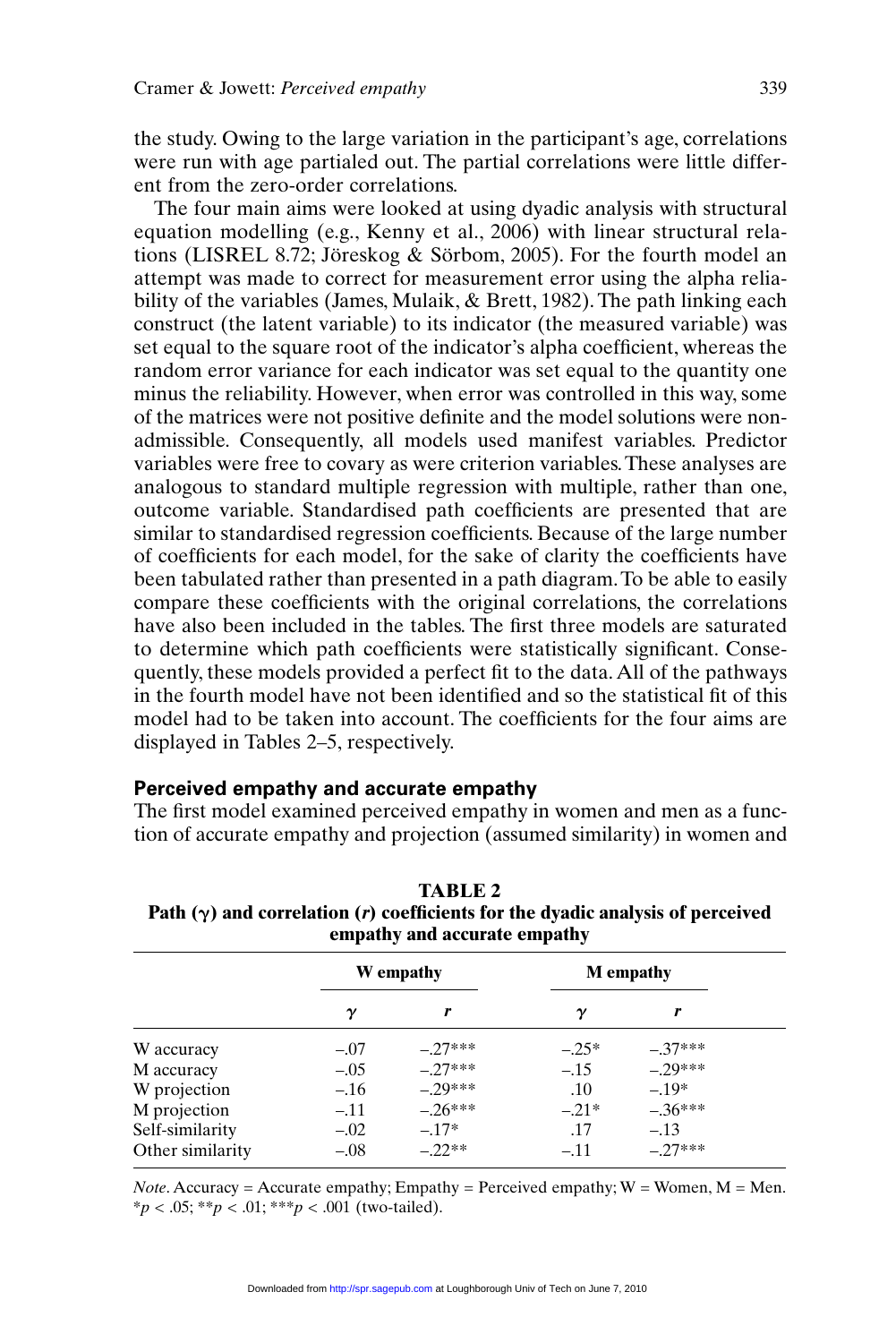|                  |          | empain'ny accurate empainy and relationship satisfaction<br><b>W</b> satisfaction |          | <b>M</b> satisfaction |  |
|------------------|----------|-----------------------------------------------------------------------------------|----------|-----------------------|--|
|                  |          |                                                                                   | γ        | r                     |  |
| W empathy        | $.34***$ | $.48***$                                                                          | .07      | $.37***$              |  |
| M empathy        | .10      | $.36***$                                                                          | $.61***$ | $.69***$              |  |
| W accuracy       | $-.08$   | $-.34***$                                                                         | $-.03$   | $-32***$              |  |
| M accuracy       | $-.14$   | $-.37***$                                                                         | $-.06$   | $-.26**$              |  |
| W projection     | $-.08$   | $-32***$                                                                          | $.21**$  | $-.04$                |  |
| M projection     | $-.02$   | $-.28***$                                                                         | $-.09$   | $-.30***$             |  |
| Self-similarity  | $-.07$   | $-.25**$                                                                          | $-.01$   | $-.19*$               |  |
| Other similarity | .05      | $-.26***$                                                                         | $-.09$   | $-30***$              |  |

| <b>TABLE 3</b>                                                                        |
|---------------------------------------------------------------------------------------|
| Path $(\gamma)$ and correlation (r) coefficients for the dyadic analysis of perceived |
| empathy, accurate empathy and relationship satisfaction                               |

*Note*. Accuracy = Accurate empathy; Empathy = Perceived empathy;  $W =$  Women,  $M =$  Men.  $**p* < .05; ***p* < .01; ****p* < .001$  (two-tailed).

men, together with the actual similarity of self and of the other (partner). This model controls for any effect of actual similarity and projection on the relation between perceived empathy and accurate empathy. The coefficients for this model are presented in Table 2. Perceived empathy in men was significantly related to women's greater accurate empathy and men's greater projection.

#### **Perceived empathy, accurate empathy and relationship satisfaction**

The second model analysed relationship satisfaction in women and men as a function of perceived empathy, accurate empathy and projection in women and men, together with the actual similarity of self and of the other. The coefficients for this model are displayed in Table 3. Women's perceived empathy was significantly related to women's relationship satisfaction.

**TABLE 4** Path  $(\gamma)$  and correlation  $(r)$  coefficients for the dyadic analysis of perceived **empathy as moderating the relation between conflict and relationship satisfaction**

|               |                       | W satisfaction |           |         | <b>M</b> satisfaction |           |  |
|---------------|-----------------------|----------------|-----------|---------|-----------------------|-----------|--|
|               | $\boldsymbol{\gamma}$ | γ              | r         | γ       | γ                     |           |  |
| W conflict    | $-.54$                | $-.34***$      | $-47***$  | .16     | $-.23***$             | $-.40***$ |  |
| M conflict    | $-.32$                | $-.02$         | $-.25**$  | $-.16$  | $-.07$                | $-.34***$ |  |
| W empathy     | .23                   | $.32***$       | $.48***$  | .16     | $-.01$                | $.37***$  |  |
| M empathy     | $-.06$                | .12            | $.36***$  | $.56**$ | $.62***$              | .69***    |  |
| W interaction | .19                   |                | $-.27***$ | $-.39$  |                       | $-.27***$ |  |
| M interaction | .32                   |                | $-.01$    | .09     |                       | .08       |  |

*Note*. Empathy = Perceived empathy; W = Women, M = Men. \*\**p* < .01; \*\*\**p* < .001 (two-tailed).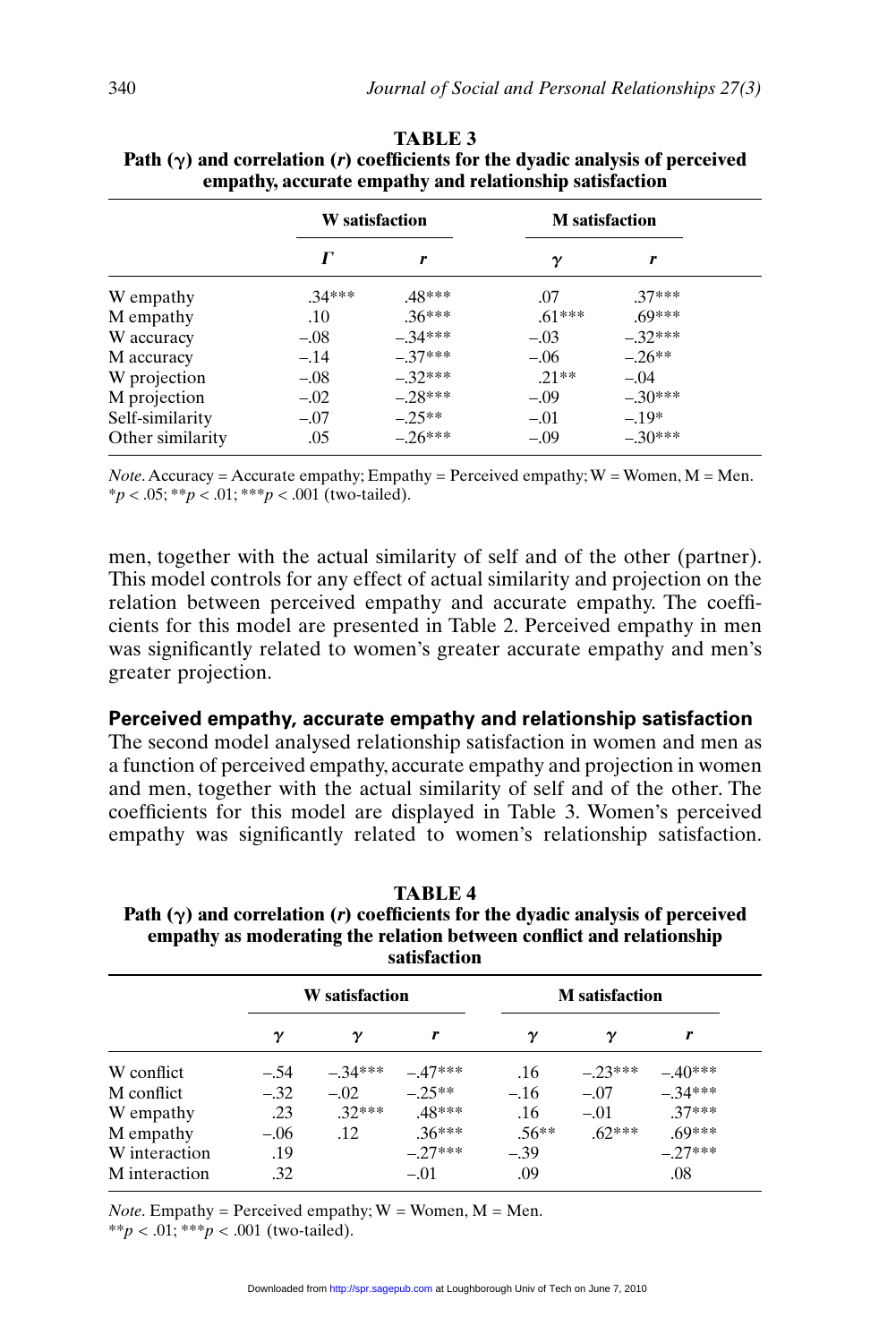Men's perceived empathy was significantly related to men's relationship satisfaction and lower projection in women. When perceived empathy was removed from the model, the path coefficients for accurate empathy remained non-significant. Men's relationship satisfaction was significantly related to lower projection in women,  $\gamma = .26$ ,  $p < .01$ , and greater projection in men,  $\nu = -.23$ ,  $p < .05$ .

#### **Perceived empathy as moderating the relation between conflict and relationship satisfaction**

As the path coefficients between accurate empathy and relationship satisfaction were not significant, the third and fourth aims were only examined in terms of perceived empathy and not accurate empathy. The third model ascertained whether relationship satisfaction in women and men was also related to conflict and the interaction between conflict and perceived empathy in women and men. The coefficients for this model are shown in Table 4 with and without the interaction. As the path coefficients for the interaction between conflict and perceived empathy were not significant, perceived empathy did not moderate the association between conflict and relationship satisfaction. Excluding the interactions, women's relationship satisfaction was significantly related to greater perceived empathy and less conflict in women. Men's relationship satisfaction was significantly related to greater perceived empathy in men and less conflict in women.

#### **Conflict and depression as mediating the relation between perceived empathy and relationship satisfaction**

The fourth model determined whether conflict and depression mediated the association between perceived empathy and relationship satisfaction in women and men. As this model did not provide a perfect fit, various indices were employed to assess the model fit, including the Normal Theory Weighted Least Squares Chi-Square  $(\chi^2)$ , the Comparative Fit Index (CFI), the Non-normed Fit Index (NNFI) and the Root Mean Square Error of

**TABLE 5 Path** ( $\gamma$  and  $\beta$ ) and correlation ( $r$ ) coefficients for the dyadic analysis of **conflict and depression as mediating the relation between perceived empathy and relationship satisfaction**

|                |          | W empathy                             |          | M empathy |                                              | <b>W</b> satisfaction |                  | <b>M</b> satisfaction |
|----------------|----------|---------------------------------------|----------|-----------|----------------------------------------------|-----------------------|------------------|-----------------------|
|                | γ        | r                                     | Г        | r         | В                                            | r                     | ß                | r                     |
| W conflict     |          | $-.24***$ $-.29***$                   |          |           | $-.04$ $-.23**$ $-.31***$ $-.47***$ $-.18**$ |                       |                  | $-.40***$             |
| M conflict     |          | $-.06 - .18^* - .25^{**} - .28^{***}$ |          |           | .00.                                         |                       | $-.25**$ $-.10$  | $-.34***$             |
| W depression   |          | $-.27**$ $-.32***$ $-.10$             |          | $-.23**$  |                                              | $-.16* - .37***$      | .03              | $-.24**$              |
| M depression   | $.03\,$  | $-.12$                                | $-.30**$ | $-.28***$ | .00.                                         | $-21*$                | $-.20***-.41***$ |                       |
| W satisfaction | $.28***$ | $.48***$                              | .11      | $.36***$  |                                              |                       |                  |                       |
| M satisfaction | $.02\,$  | $37***$                               | $.56***$ | $.69***$  |                                              |                       |                  |                       |

*Note*. Empathy = Perceived empathy;  $W =$  Women,  $M =$  Men.  $*_{p}$  < .05; \*\**p* < .01; \*\*\**p* < .001 (two-tailed).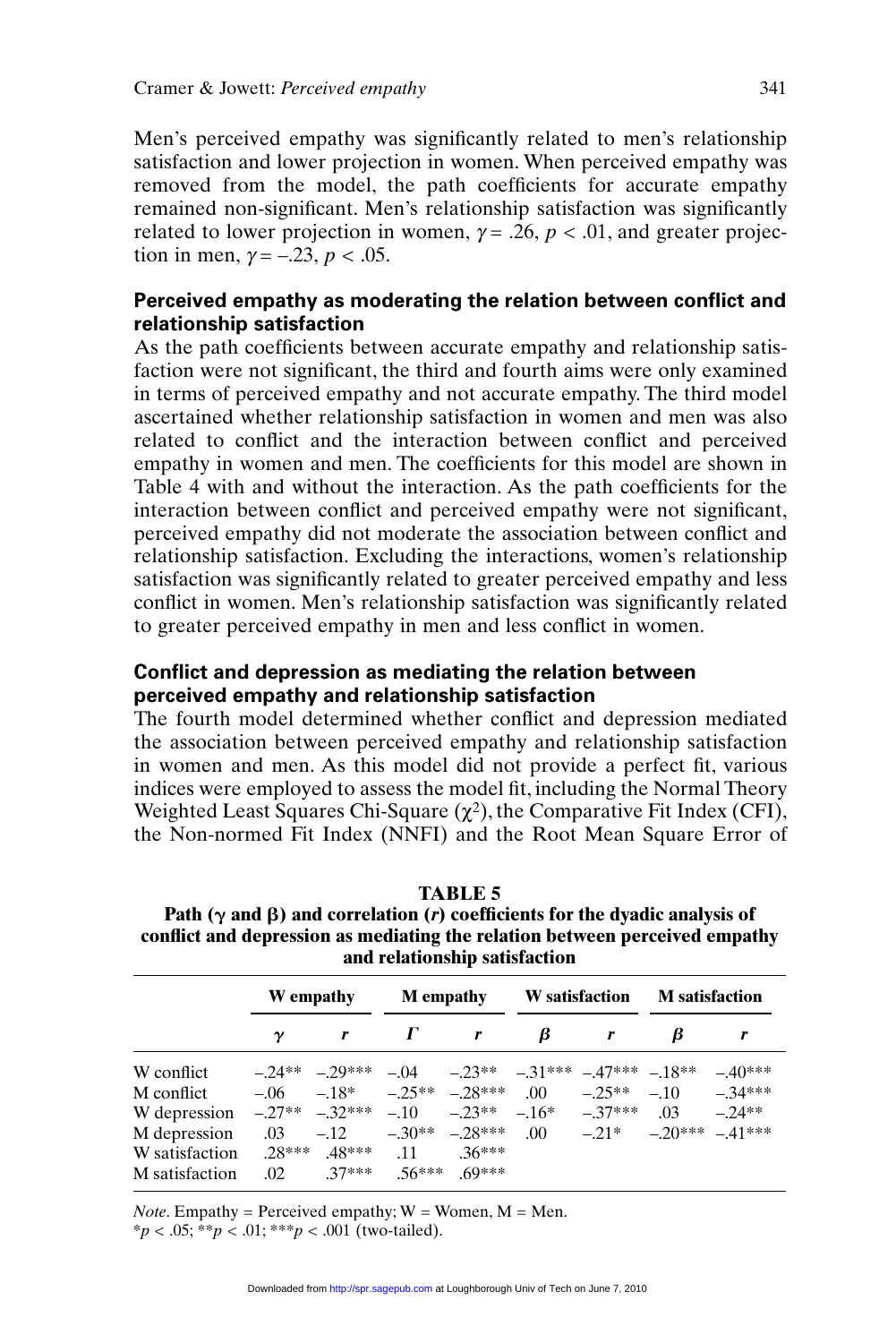Approximation (RMSEA). The Normal Theory Weighted Least Squares Chi-Square may be thought of as comparing the correlation matrix of the original data with that for the model. As it does not take account of sample size, it is likely to be significant with samples larger than 200.The three other measures of fit take account of sample size in various ways. The RMSEA considers sample size by dividing chi-square by the degrees of freedom and tests this in what may be viewed as assuming the null hypothesis is false rather than true. The NNFI compares the model with a null or independence model in which the variables are assumed to be unrelated. The CFI also compares the model with a null model and assumes the null hypothesis is false rather than true. A good model fit is reached when the CFI and the NNFI are close to .95, the RMSEA is close to .06 and chi-square is nonsignificant (Hu & Bentler, 1999). This model did not provide a satisfactory fit to the data on all of these measures,  $\chi^2$  (4) = 19.12, *p* = .001, RMSEA = .16, NNFI = .77, apart from one, CFI = .97. To provide a more satisfactory fit to the data, a path coefficient between women's conflict and men's depression had to be created. This model provided a satisfactory fit to the data,  $\chi^2$  (3) = 5.83, *p* = .12, RMSEA = .08, NNFI = 0.94, CFI = 0.99.

Table 5 depicts the coefficients for this model, except that for women's conflict and men's depression,  $\beta = .28$ ,  $p < .001$ . Greater conflict in women was associated with greater depression in men. Depression was a significant mediator between perceived empathy and relationship satisfaction for both women and men. Greater perceived empathy was associated with lower depression, which was associated with greater relationship satisfaction.There was also a significant direct path between perceived empathy and relationship satisfaction for both women and men. Greater perceived empathy was associated with greater relationship satisfaction. Women's conflict was a significant mediator of the relation between perceived empathy and relationship satisfaction in both women and men. Greater perceived empathy was associated with less conflict, which was associated with greater relationship satisfaction. While men's perceived empathy was significantly related to men's conflict, men's conflict was not significantly related to men's relationship satisfaction.

#### **Discussion**

#### **Accurate empathy and perceived empathy**

The first aim of this study was to determine whether perceived empathy was related to accurate empathy when assumed and actual similarity was controlled. This relation was found for men but not women. Men who felt more understood had partners who were more accurate in what the men thought on various issues. As there were no significant differences between women and men in the means and variances of these variables, this difference was not due to the scores being more extreme or restricted for women than men. Correlations are likely to be smaller and so less significant with more restricted scores and scores are more likely to be restricted if they are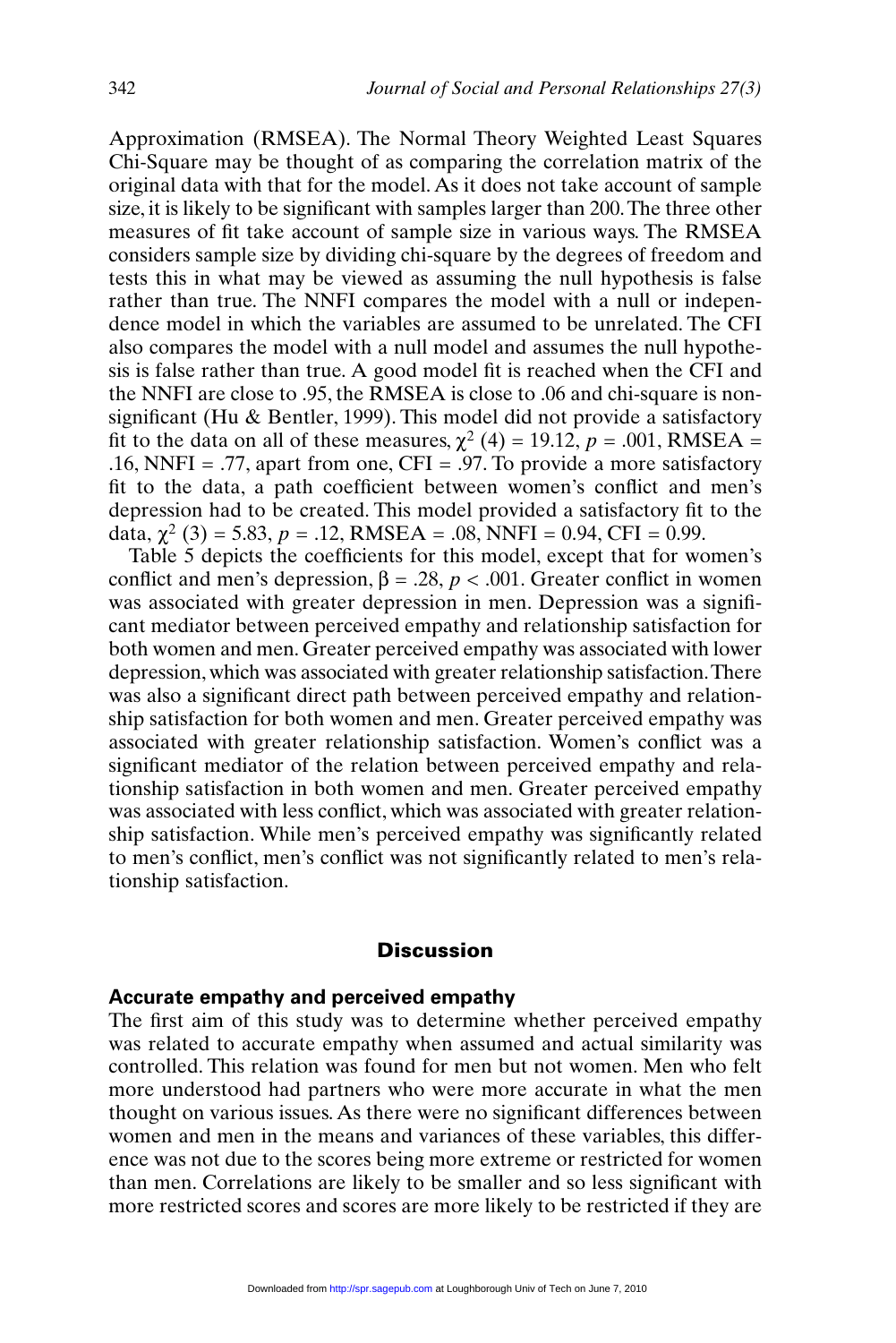more extreme. Although men were as accurate as women in their perception of their partner's views, men may not have communicated as well as women their perception of their partner's views, resulting in men's accurate empathy not being significantly related to women's feeling of being understood. Future research on this issue should include a measure of the extent to which partners communicate their views on the topics used to assess their accurate empathy in order to determine whether communication of accurate empathy mediates the relation between one partner's accurate empathy and the other partner's perceived empathy. Perceived empathy in men was also independently related to greater projection in men, even when actual similarity was controlled so men who thought their partner was similar to them felt better understood.

#### **Accurate empathy and relationship satisfaction**

Accurate empathy was not significantly associated with relationship satisfaction in either women or men when assumed and actual similarities were controlled. One of the few studies that controlled assumed and actual similarities in a similar way to that in this study was that by Acitelli et al. (1993). They found that wives', but not husbands', marital well being was significantly related to their partners' accurate empathy of destructive, but not constructive, conflict behaviour. More satisfied wives had partners who were more accurate in their perception of their wives' destructive conflict behaviour. This finding may have been due to the greater variance of this study's accurate empathy measure and/or the relatively strong correlation between conflict and relationship satisfaction that has been typically found (e.g., Bradbury et al., 2000). Being accurately empathic about conflict may be more important in determining relationship satisfaction than being accurately empathic about the kind of topics that were used in this study and that were taken from a subsequent study by Kenny and Acitelli (2001). In their paper Kenny and Acitelli (2001) did not report the relation between accurate empathy on these topics and relationship satisfaction, so it is not known whether these two variables were significantly related. However, the face content of these items suggested that they were relevant and this was supported by finding in the present study that an aggregate measure of the items was positively moderately strongly related to perceived empathy and relationship satisfaction. Nonetheless, future research needs to determine the topics on which it is important to have accurate empathy for bringing about relationship satisfaction. For women, the relation between men's accurate empathy and women's relationship satisfaction may be mediated by women's perceived empathy. In this study, men's accurate empathy was not significantly related to perceived empathy in women possibly because, as mentioned previously, men may not have communicated their accurate empathy to their partner.

#### **Perceived empathy and relationship satisfaction**

As found previously, perceived empathy was relatively strongly positively related to relationship satisfaction in both women and men (Cramer, 2003),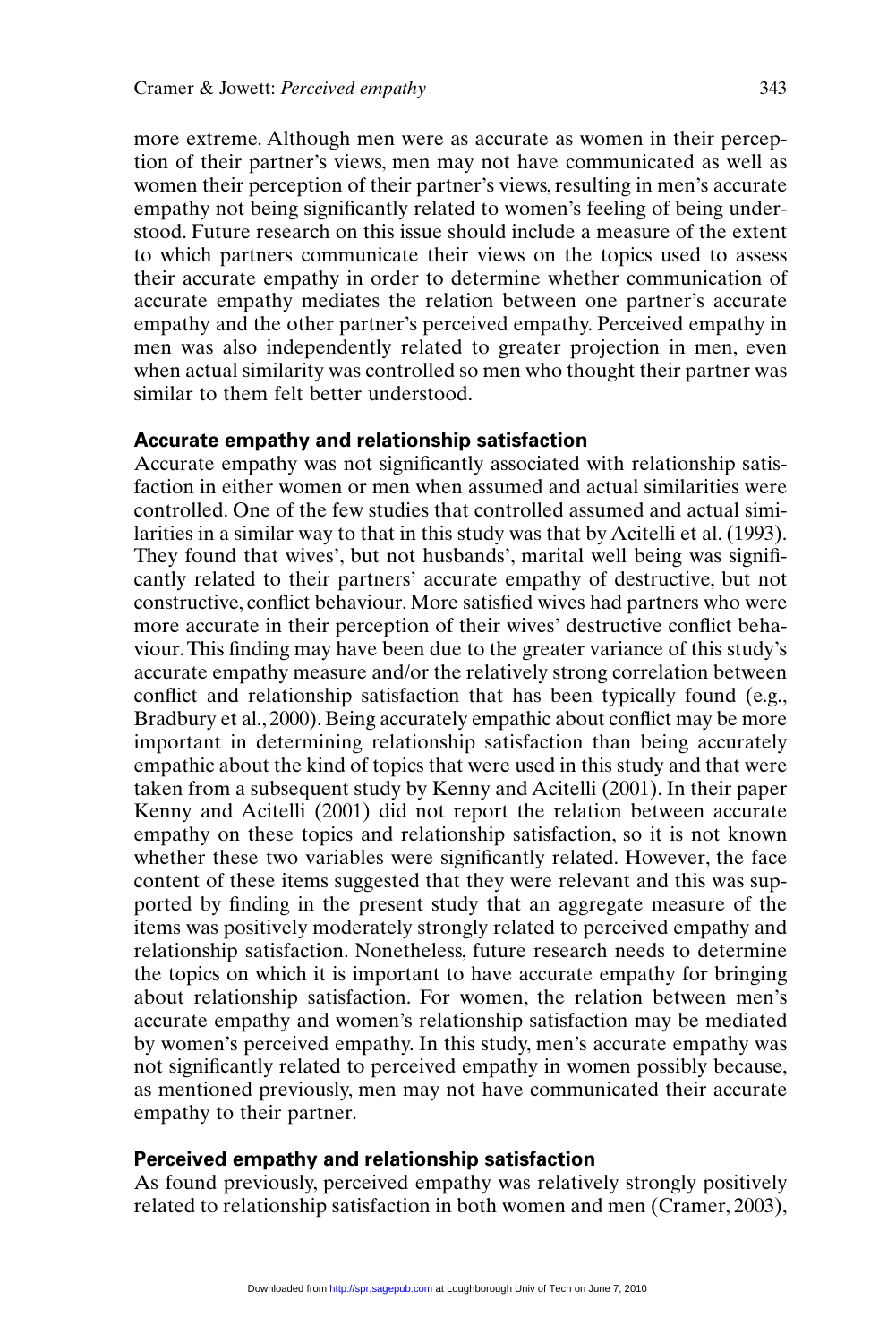suggesting that being understood may be an important determinant of relationship satisfaction. Furthermore, the perceived empathy of partners (like relationship satisfaction and accurate empathy) was relatively strongly positively correlated, indicating that the more that one partner felt understood the more the other partner felt understood. The fact that these variables are related in couples means that it is important to control for this interdependence by taking account of it in a dyadic analysis. Perceived empathy may enhance relationship satisfaction by making individuals more aware of their thoughts and feelings, thereby enabling them to act in ways that are congruent with those thoughts and feelings, as suggested by Rogers (1959). Being able to do this may make partners feel more satisfied with the relationship in which perceived empathy is shown. The findings for men that women's accurate empathy of them was positively related to men's perceived empathy and that men's perceived empathy was positively related to their relationship satisfaction suggests that the relation between women's accurate empathy and men's relationship satisfaction may be mediated by men's perceived empathy. Women's accurate empathy of their partner may lead their partner to feel better understood, which in turn makes men feel more satisfied with their relationship.

#### **Perceived empathy and conflict**

As shown in a previous study (Cramer, 2001), perceived empathy was also found to be associated with relationship satisfaction independently of how conflict is handled, implying that these two behaviours may need to be targeted separately when trying to maintain or enhance relationship satisfaction. The suggestion that perceived empathy and conflict may both need to be targeted is further supported by the finding that how conflict is managed does not appear to moderate the relation between perceived empathy and relationship satisfaction. In other words, perceived empathy does not seem to reduce the dissatisfaction with the relationship that is experienced when there is greater conflict. The lack of a moderating effect of conflict on relationship satisfaction has also been found for emotional support (e.g., Cramer, 2004a, 2004b, 2006).

#### **Cutrona's model**

If social support in Cutrona's (1996) model is viewed as perceived empathy, then her model suggests that perceived empathy should be directly related to relationship satisfaction, as well as indirectly through conflict and depression. This model implies that enhancing perceived empathy may also indirectly affect relationship satisfaction by reducing conflict and depression. The results of this study were generally consistent with Cutrona's (1996) model, with the exception that for men conflict did not appear to mediate the relation between perceived empathy and relationship satisfaction. Previous studies that have attempted to examine Cutrona's (1996) model in terms of emotional support, rather than perceived empathy, have found inconsistent results. One study found depression, but not conflict, mediated the relation between support and relationship satisfaction (Cramer, 2004a).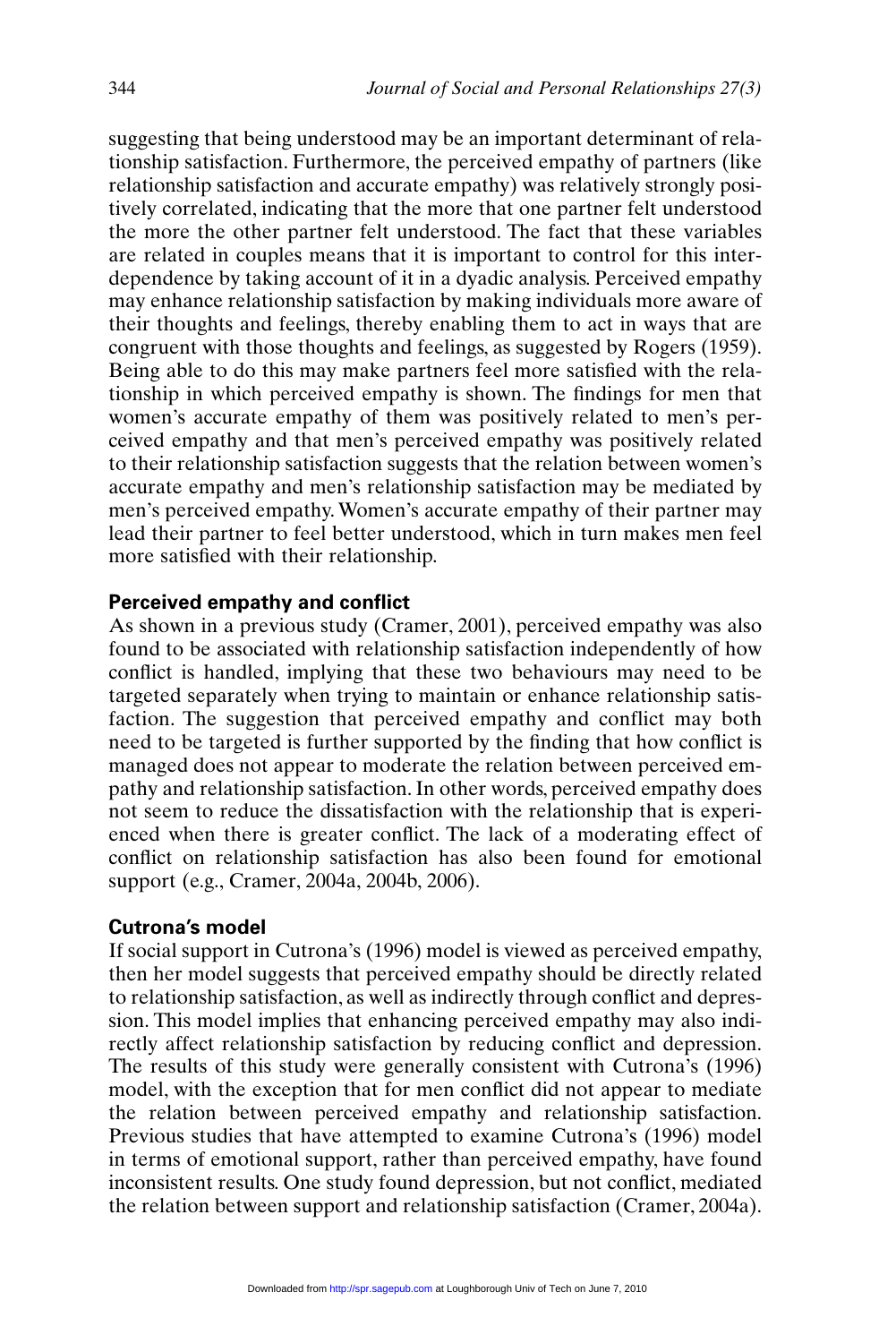Another found conflict, but not depression, mediated the relation between available care or received support and relationship satisfaction (Cramer, 2006), while a third found no mediating effect (Cramer, 2004b). Future research should ascertain whether this model only holds for longer rather than shorter term relationships and/or for perceived empathy rather than social support.

#### **Partner effects**

Unlike previous studies that have investigated Cutrona's (1996) model, the present study also looked for partner effects. Two such effects were found. One partner effect was that women's perceived conflict was negatively related to men's relationship satisfaction and not just their own relationship satisfaction. In this study it would seem that the way women view conflict in the relationship may be more important in determining relationship satisfaction than the way men view conflict. Gender differences in the size of the association between conflict and relationship satisfaction have not generally been noted in previous studies (e.g., Cramer, 2003; Kurdek, 1994). The other partner effect was that women's perceived conflict was positively related to men's depression. As this was a cross-sectional study, the causal direction of this association cannot be determined. Conceivably, conflict may lead to depression and/or result from depression. In addition, there was one other partner effect, which was that men's relationship satisfaction was related to less projection in women. This association does not appear to be mediated by women's accurate empathy, in that women who project less perceive their partner more accurately. Although women who saw their partner as being less similar to them perceived their partner more accurately, women's accurate empathy was not significantly related to men's relationship satisfaction. The association between men's relationship satisfaction and women's projection also does not seem to be mediated by men's perceived empathy, insofar that women who project less are seen as more understanding by men. Women's projection was not significantly related to men's perceived empathy when men's projection, accurate empathy and actual similarity were controlled. Furthermore, this association does not appear to be due to women's lesser projection leading to less conflict as women's projection was not significantly related to conflict in women or men. A possible explanation for the association is that women who project less may make a greater effort to please and may be more successful in pleasing their partner, thus leading to men's greater relationship satisfaction.

#### **Limitations and implications**

There are various limitations to this study that should be addressed in further research. The measure of conflict was only based on three items, which limited its content validity and most probably contributed to its relatively low reliability in men. Increasing the range of topics on which couples may disagree would have enhanced the comprehensiveness of this measure and is likely to have improved its alpha reliability. The relevance to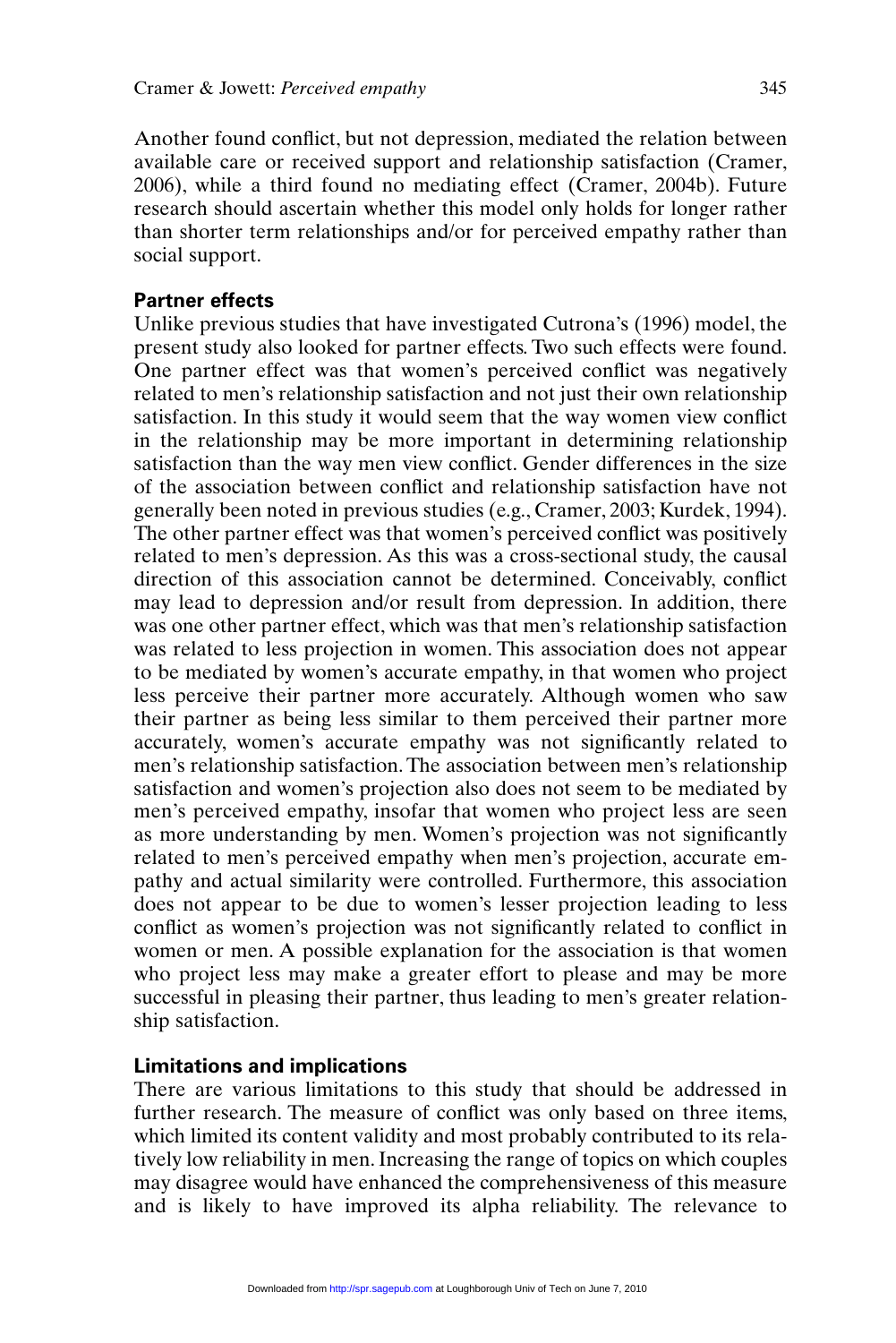perceived empathy and relationship satisfaction of the items for assessing accurate empathy should be more fully explored. The items chosen for this study may have resulted in insufficient variance in accurate empathy for it to be related to relationship satisfaction. The causal direction of associations could not be established due to the cross-sectional nature of the design. The most appropriate way of determining causality is through true or randomised experiments. However, it may be difficult realistically and ethically to manipulate variables, such as perceived empathy, in couples who know each other well. Reciprocal, as well as unilateral, causation needs to be examined as the relation between variables may be directional. For example, depression may be a cause of relationship dissatisfaction as well as a consequence. Panel non-experimental designs do not provide a ready solution to these difficulties, as they do not rule out the problem of confounding variables. Furthermore, the appropriate duration of the interval between assessments needs to be known and cross-lagged pathways may be small, because most of the variance in a variable is likely to be accounted for by that same variable measured earlier.

A more appropriate design may be one in which people seeking professional help are invited to take part in interventions in which the critical variables of interest are manipulated and measured and where participants are randomly assigned to different conditions. For example, one of the components of various relationship enhancement programs and counselling is teaching or encouraging people to check their understanding of the other person. The effect of this kind of intervention in comparison to a suitable control condition may be tested on variables such as accurate empathy, perceived empathy, conflict and relationship satisfaction, and with people who are depressed. This component of encouraging understanding appears to be most central to Guerney's (1977) relationship enhancement approach. Meta-analytic reviews of studies assessing the effectiveness of this approach have found it to have had the greatest effect size on relationship satisfaction of the relationship approaches compared (Giblin, Sprenkle, & Sheehan, 1985; Hahlweg & Markman, 1988), suggesting that increasing understanding may be a strong candidate for enhancing relationship satisfaction. However, these evaluation studies have typically not isolated a particular component of the approach, such as empathy training, from other aspects, such as encouraging people to be unconditionally accepting. Consequently, these evaluation studies do not enable the effectiveness of this approach to be attributed just to empathy. The present study suggests that such interventions would be worthwhile undertaking.

#### **REFERENCES**

Acitelli, L. K., Douvan, E., & Veroff, J. (1993). Perceptions of conflict in the first years of marriage: How important are similarity and understanding? *Journal of Social and Personal Relationships*, *10*, 5–19.

Barrett-Lennard, G. T. (1962). Dimensions of therapist response as causal factors in therapeutic change. *Psychological monographs: General and applied*, *76*, (43, whole no. 562) 1–36.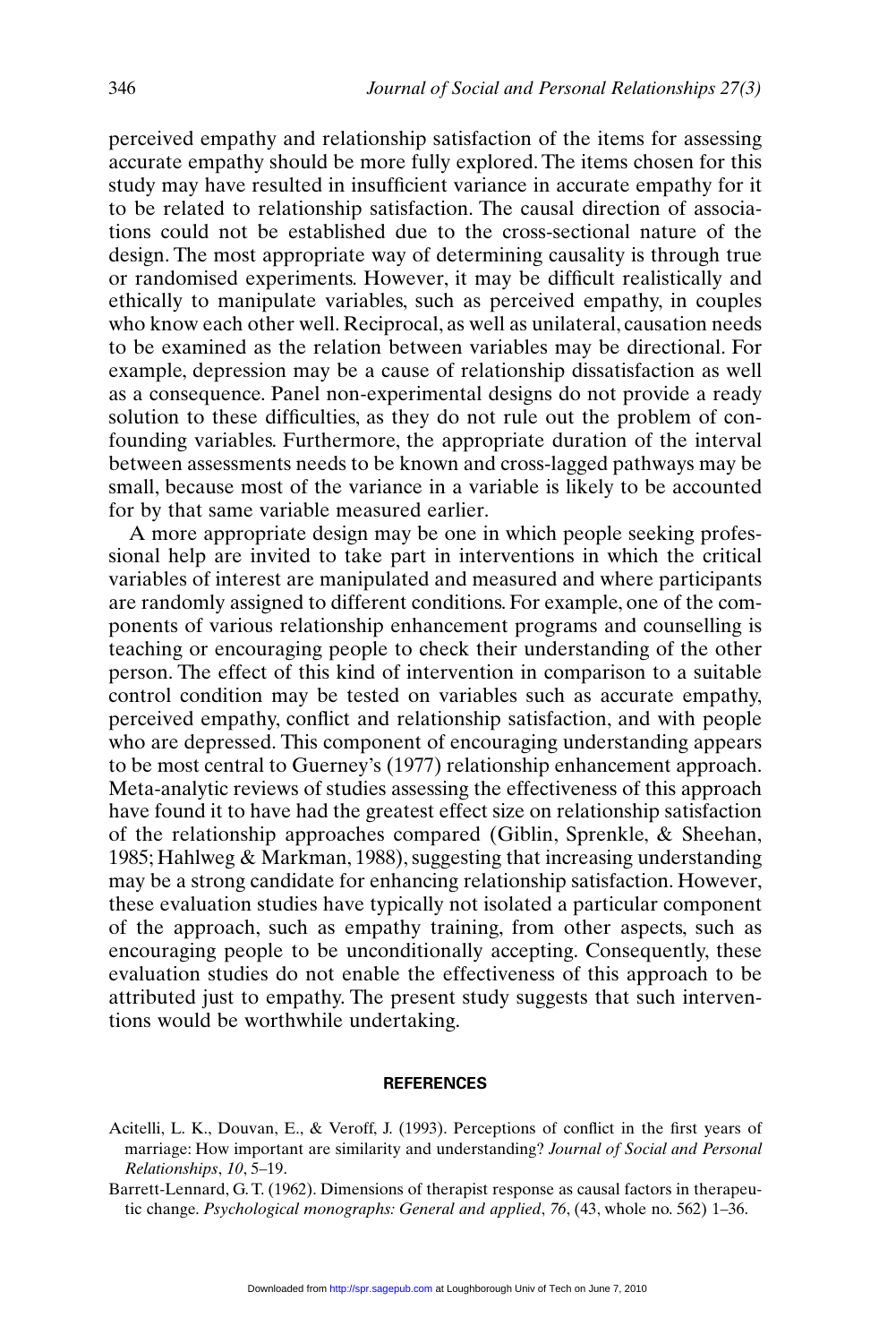- Barrett-Lennard, G. T. (1964). *The Relationship Inventory: Forms OS-M-64, OS-F-64 and MO-M-64 plus MO-F-64*. Unpublished manuscript. University of New England, Australia.
- Beach, S. H., Katz, J., Kim, S., & Brody, G. H. (2003). Prospective effects of marital satisfaction on depressive symptoms in established marriages: A dyadic model. *Journal of Social and Personal Relationships*, *20*, 355–371.
- Bradbury, T. N., Fincham, F. D., & Beach, S. R. H. (2000). Research on the nature and determinants of marital satisfaction: A decade in review. *Journal of Marriage and the Family*, *62*, 964–980.
- Campbell, L., Simpson, J. A., Boldry, J., & Kashy, D. A. (2005). Perceptions of conflict and support in romantic relationships:The role of attachment anxiety. *Journal of Personality and Social Psychology*, *88*, 510–531.
- Cramer, D. (1986). An item factor analysis of the revised Barrett-Lennard Relationship Inventory. *British Journal of Guidance and Counselling*, *14*, 314–325.
- Cramer, D. (1990). Disclosure of personal problems, self-esteem, and the facilitativeness of friends and lovers. *British Journal of Guidance and Counselling*, *18*, 186–196.
- Cramer, D. (2001). Consensus change, conflict and relationship satisfaction in romantic relationships. *Journal of Psychology, 135*, 313–320.
- Cramer, D. (2003). Facilitativeness, conflict, demand for approval, self-esteem and satisfaction with romantic relationships. *Journal of Psychology*, *137*, 85–98.
- Cramer, D. (2004a). Emotional support, conflict, depression and relationship satisfaction in a romantic partner. *Journal of Psychology*, *138*, 532–542.
- Cramer, D. (2004b). Satisfaction with a romantic relationship, depression, support and conflict. *Psychology and Psychotherapy*, *77*, 449–461.
- Cramer, D. (2006). How a supportive partner may increase relationship satisfaction. *British Journal of Guidance and Counselling*, *34*, 117–131.
- Cramer, D. (2008). *Helpful responses in heterosexual couples to talking about personal upset*. Unpublished raw data.
- Cronbach, L. J. (1955). Processes affecting scores on "understanding of others" and "assumed similarity". *Psychological Bulletin*, *52*, 177–193.
- Cutrona, C. E. (1996). Social support as a determinant of marital quality: The interplay of negative and supportive behaviors. In G. R. Pierce, B. R. Sarason, & I. G. Sarason (eds), *Handbook of social support and the family* (pp. 173–194). New York: Plenum Press.
- Derogatis, L. R. (1977). *SCL-90: Administration, scoring & procedures manual*. Baltimore, MD: Johns Hopkins University Press.
- Derogatis, L. R. (1983). *SCL-90-R: Administration, scoring & procedures manual-II*. Towson, MD: Clinical Psychometric Research.
- Dymond, R. (1954). Interpersonal perception and marital happiness. *Canadian Journal of Psychology*, *8*, 164–171.
- Giblin, P., Sprenkle, D. H., & Sheehan, R. (1985). Enrichment outcome research: A metaanalysis of premarital, marital and family interventions. *Journal of Marital and Family Therapy*, *11*, 257–271.
- Guerney, B. G., Jr. (1977). *Relationship enhancement: Skill-training programs for therapy, problem prevention, and enrichment*. San Francisco: Jossey-Bass.
- Hahlweg, K., & Markman, H. J. (1988). Effectiveness of behavioural marital therapy: Empirical status of behavioural techniques in preventing and alleviating marital distress. *Journal of Consulting and Clinical Psychology, 56*, 440–447.
- Hendrick, S. S. (1988). A generic measure of relationship satisfaction. *Journal of Marriage and the Family*, *50*, 93–98.
- Hendrick, S. S., Dicke, A., & Hendrick, C. (1998). The Relationship Assessment Scale. *Journal of Social and Personal Relationships, 15*, 137–142.
- Hu, L., & Bentler, P. M. (1999). Cutoff criteria for fit indexes in covariance structure analysis: Conventional criteria versus new alternatives. *Structural Equation Modeling*, *6*, 1–55.
- Ickes,W., Stinson, L., Bissonnette,V., & Garcia, S. (1990). Naturalistic social cognition: Empathic accuracy in mixed-sex dyads. *Journal of Personality and Social Psychology*, *59*, 730–742.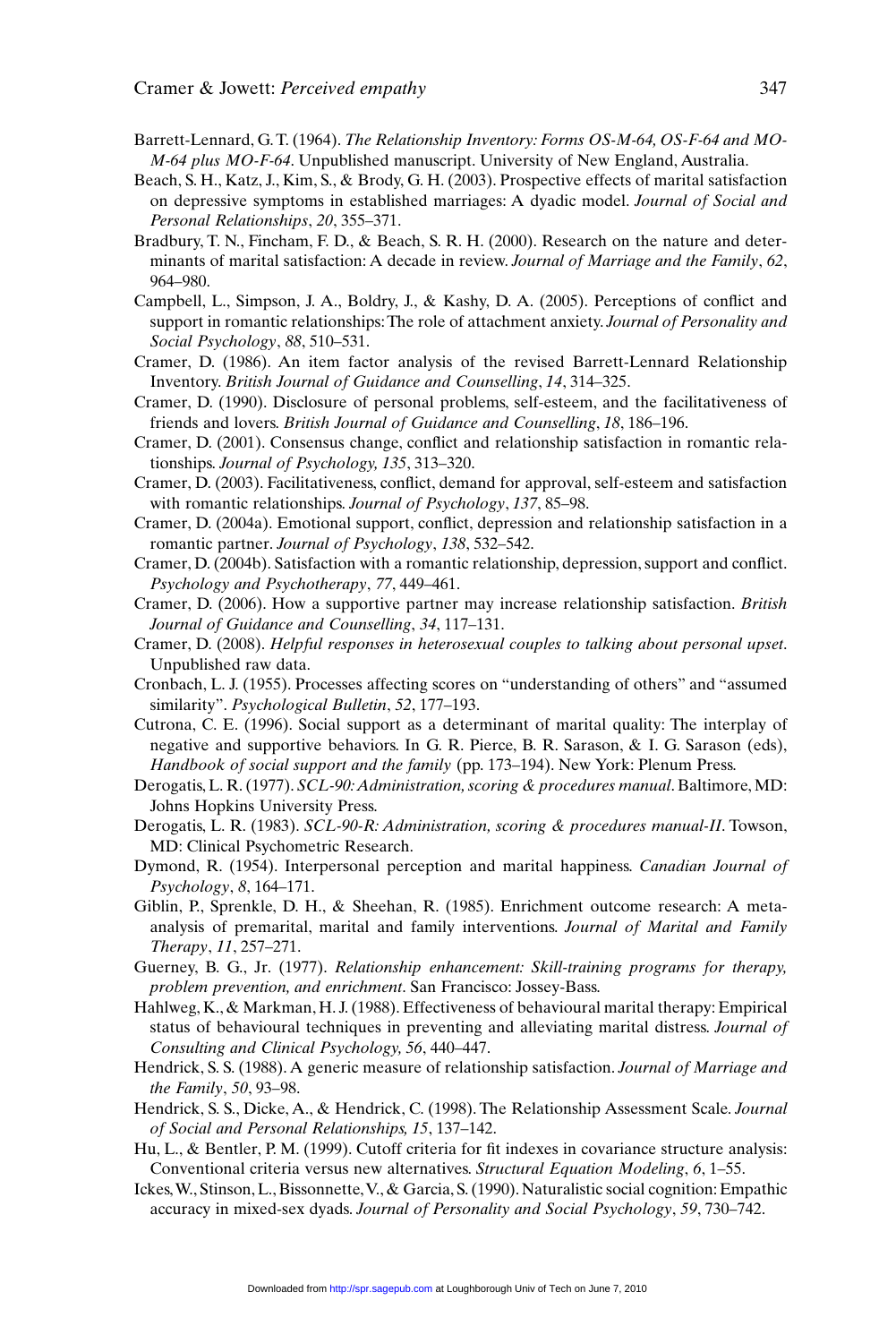- James, L. R., Mulaik, S. A., & Brett, J. M. (1982). *Causal analysis: Assumptions, models, and data*. Beverly Hills, CA: Sage.
- Jöreskog, K. G., & Sörbom, D. (2005). *LISREL 8.72*. Chicago, IL: Scientific Software International Inc.
- Kashy, D. A., & Kenny, D. A. (2000). The analysis of data from dyads and groups. In H. Reis & C. M. Judd (Eds.), *Handbook of research methods in social psychology* (pp. 451–477). New York: Cambridge University Press.
- Kelley, H. H., & Thibaut, J. W. (1978). *Interpersonal relations: A theory of interdependence*. New York: Wiley.
- Kenny, D. A. (1996). Models of non-independence in dyadic research. *Journal of Social and Personal Relationships*, *13*, 279–294.
- Kenny, D. A., & Acitelli, L. K. (2001). Accuracy and bias in the perception of the partner in a close relationship. *Journal of Personality and Social Psychology*, *80*, 439–448.
- Kenny, D. A., Kashy, D. A., & Cook, W. L. (2006). *Dyadic data analysis*. New York: Guilford Press.
- Kilpatrick, S. D., Bissonnette, V. L., & Rusbult, C. E. (2002). Empathic accuracy and accommodative behaviour among newly married couples. *Personal Relationships*, *9*, 369–393.
- Kurdek, L. A. (1994). Conflict resolution styles in gay, lesbian, heterosexual nonparent, and heterosexual parent couples. *Journal of Marriage and the Family*, *56*, 705–722.
- Kurdek, L. A. (1995). Predicting change in marital satisfaction from husbands' and wives' conflict resolution styles. *Journal of Marriage and the Family*, *57*, 153–164.
- Laing, R. D., Phillipson, H., & Lee, A. R. (1966). *Interpersonal perception: A theory and a method of research*. London: Tavistock Publications.
- Luckey, E. B. (1960). Marital satisfaction and its association with congruence of perception. *Marriage and Family Living*, *22*, 49–54.
- Meador, B. D., & Rogers, C. R. (1979). Person-centered therapy. In R. J. Corsini (Ed.), *Current psychotherapies* (2nd edn., pp. 131–184). Itasca, IL: Peacock.
- Noller, P., & Feeney, J. A. (1998). Communication in early marriage: Responses to conflict, nonverbal accuracy, and conversational patterns. In T. N. Bradbury (Ed.), *The developmental course of marital dysfunction* (pp. 11–43). Cambridge: Cambridge University Press.
- Nunnally, J. (1978). *Psychometric theory* (2nd edn.). New York: McGraw-Hill.
- Pasch, L. A., & Bradbury, T. N. (1998). Social support, conflict, and the development of marital dysfunction. *Journal of Consulting and Clinical Psychology*, *66*, 219–230.
- Rogers, C. R. (1959). A theory of therapy, personality, and interpersonal relationships, as developed in the client-centered framework. In S. Koch (Ed.), *Psychology: A study of a science* (Vol. 3, pp. 184–256). New York: McGraw-Hill.
- Rogers, C. R. (1975). Empathic: An unappreciated way of being. *The Counseling Psychologist*, *5*, 2–10.
- Saffrey, C., Bartholomew, K., Scharfe, E., Henderson, A. J. Z., & Koopman, R. (2003). Self- and partner-perceptions of interpersonal problems and relationship functioning. *Journal of Social and Personal Relationships*, *20*, 117–139.
- Sillars, A. L., Weisberg, J., Burggraf, C. S., & Zietlow, P. H. (1990). Communication and understanding revisited: Married couples' understanding and recall of conversations. *Communication Research*, *17*, 500–522.
- Smith, D. A., Vivian, D., & O'Leary, K. D. (1990). Longitudinal predictions of marital discord from premarital expressions of affect. *Journal of Consulting and Clinical Psychology*, *58*, 790–798.
- Spanier, G. B. (1976). Measuring dyadic adjustment: New scales for assessing the quality of marriage and similar dyads. *Journal of Marriage and the Family*, *38*, 15–28.
- Steer, R. A., Ball, R., Ranieri, W. F., & Beck, A. I. (1997). Further evidence for the construct validity of the Beck Depression Inventory-II with psychiatric outpatients. *Psychological Reports*, *80*, 443–446.
- Sternberg, R. J. (1997). Construct validation of a triangular love scale. *European Journal of Social Psychology*, *27*, 313–315.